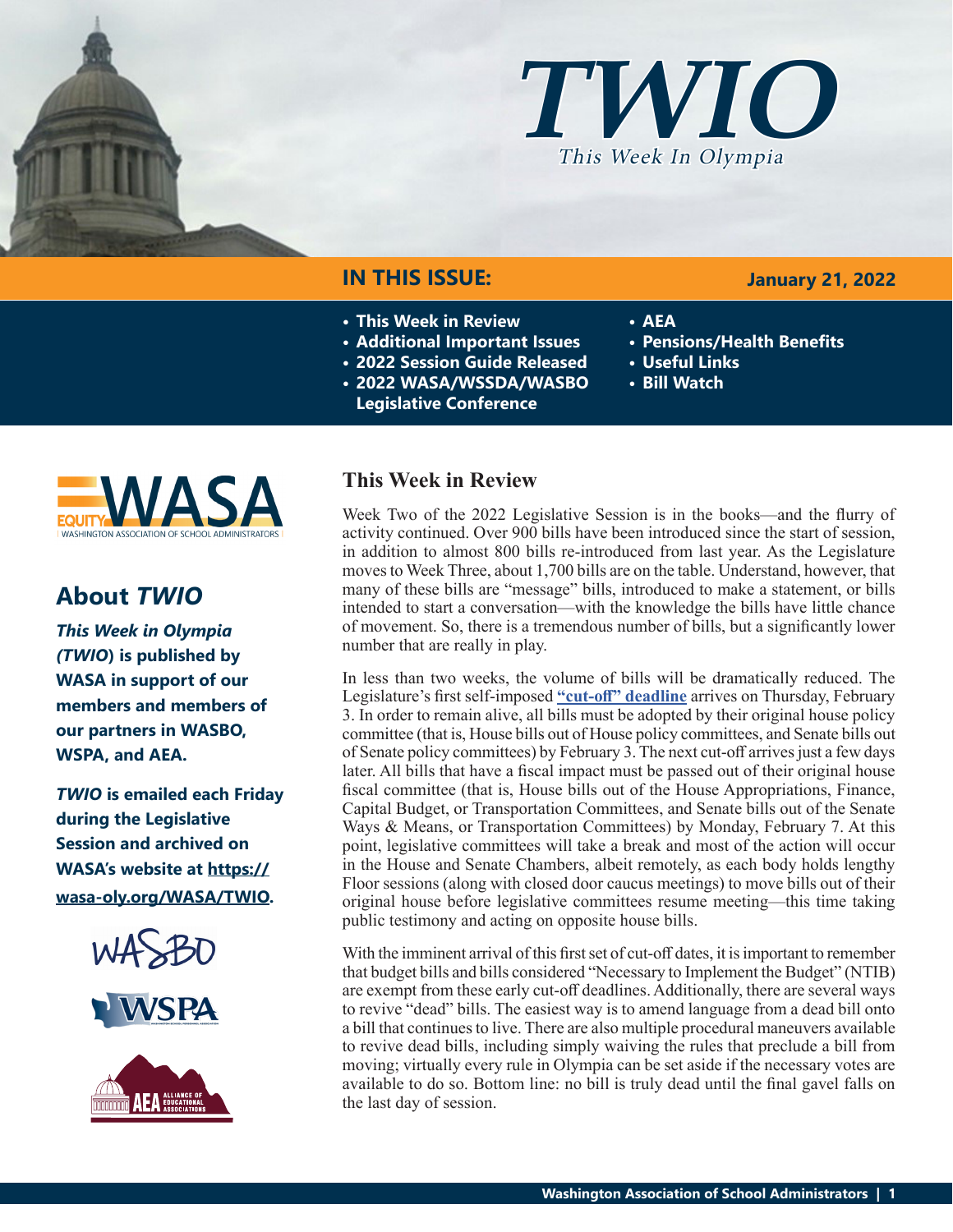*Continued*

### *WASA Legislative Report Podcast*



*The Podcast will be available on a regular basis on the*  **WASA website***, or* **subscribe to the Report** *via multiple podcast apps.*

**Join us at the 2022 WASA•WSSDA•WASBO Legislative Conference, January 30. Register now at www.wasa-oly.org/Leg22**

### **Committee Action**

Most legislative committees continued to run through full agendas. Public hearings continued; however, more hearings included executive action, as legislators plowed through stacks of priority bills. Many K–12 education priority bills were acted upon last week and there was continued movement on those, along with a host of additional bills.

On Monday, the Senate Early Learning & K–12 Education Committee discussed dual credits. The Committee heard **[SB 5719](https://app.leg.wa.gov/billsummary?BillNumber=5719&Year=2021&Initiative=false)**, intended to support equitable access to dual credit programs by reducing costs—one of Superintendent Reykdal's **[long-term goals](https://www.k12.wa.us/sites/default/files/public/communications/OSPI Strategic Goals.pdf)**. (While this bill is not an OSPI request bill, Reykdal has requested similar legislation in previous years.) The bill would direct OSPI to establish and administer a grant program to cover the per college credit tuition fee for a College in the High School (CHS) program course either at the full per credit amount, or \$35 per credit, whichever is lower. Current law provisions requiring Running Start students to pay mandatory fees to institutions of higher education would be removed, although higher education institutions would be allowed to charge Running Start students "reasonable fees" for textbook costs. Both the CHS and Running Start provisions are subject to funding in the Operating Budget.

This morning, the Committee adopted a revised version of the bill. The adopted **[Substitute SB 5719](https://app.leg.wa.gov/committeeschedules/Home/Document/238479#toolbar=0&navpanes=0)** revises the proposed CHS grant program to cover the credit tuition fee for low-income students (defined as eligible for the Free and Reduced-Price Meals) and requires OSPI to jointly develop rules with the State Board for Community and Technical Colleges, the Student Achievement Council, and the state's public baccalaureate institutions. Additionally, the maximum per college credit tuition fee for a CHS program course is lowered from \$65 to \$35 and specifies that institutions of higher education will be reimbursed for associated costs. Regarding Running Start, the revised bill clarifies that institutions of higher education must waive all mandatory fees for Running Start students and that the institutions of higher education must be reimbursed for associated costs. The bills provisions continue to be subject to funding.

The Senate Early Learning  $& K-12$  Education Committee also took action on two priority bills on Monday. **[SB 5581](https://app.leg.wa.gov/billsummary?BillNumber=5581&Initiative=false&Year=2021)**, regarding pupil transportation allocations, and **[SB 5595](https://app.leg.wa.gov/billsummary?BillNumber=5595&Initiative=false&Year=2021)**, updating salary allocations, were both adopted. SB 5581 would take the first step to address pupil transportation funding by requiring OSPI to reimburse 100 percent of school district costs for transporting: special education students; homeless students (under the federal McKinney-Vento Act); and foster care students. **[HB 1808](https://app.leg.wa.gov/billsummary?BillNumber=1808&Initiative=false&Year=2021)**, the House version of SB 5581 (a substantially similar bill, but not an identical companion) was heard in the House Appropriations Committee on Monday and adopted yesterday.

The Committee adopted a **[Substitute SB 5595](https://app.leg.wa.gov/committeeschedules/Home/Document/237592#toolbar=0&navpanes=0)**. The revised bill changes "guidance counselors" to "school counselors" and clarifies that counselors address "academic, career development, and social and emotional needs." The new bill also specifically allows districts to use new allocations for contracted services. (NOTE: **[HB 1985](https://app.leg.wa.gov/billsummary?BillNumber=1985&Initiative=false&Year=2021)**, the House companion bill to SB 5595, has not yet been heard or otherwise acted upon.)

The House version of salary allocation revisions, **[HB 1664](https://app.leg.wa.gov/billsummary?BillNumber=1664&Initiative=false&Year=2021)**, was adopted by the House Education Committee this morning. Remember, this version of the bill would have implemented Superintendent Reykdal's **[budget request](https://www.k12.wa.us/sites/default/files/public/communications/2021docs/P4-Equitable-and-Sufficient-Access-to-Physical-Social-and-Emotional-Support-Staff.pdf)**—that is, fully funding school nurse allocations, along with flexibility to use new allocations for staff within the category of "Physical, Social, Emotional Support Staff." The Committee adopted a **[Substitute HB 1664](https://app.leg.wa.gov/committeeschedules/Home/Document/238539#toolbar=0&navpanes=0)**. In short, major provisions were adjusted to align the bill with the governor's SB 5595, funding increased minimum allocations for school nurses, social workers, psychologists, and counselors within the Prototypical School Funding Model, rather than just nurses. The revised bill also includes additional changes. First, language clarifies that OSPI "may only allocate funding, up to the combined minimum allocations, for nurses, social workers, psychologists, counselors, classified staff providing student and staff safety, and parent involvement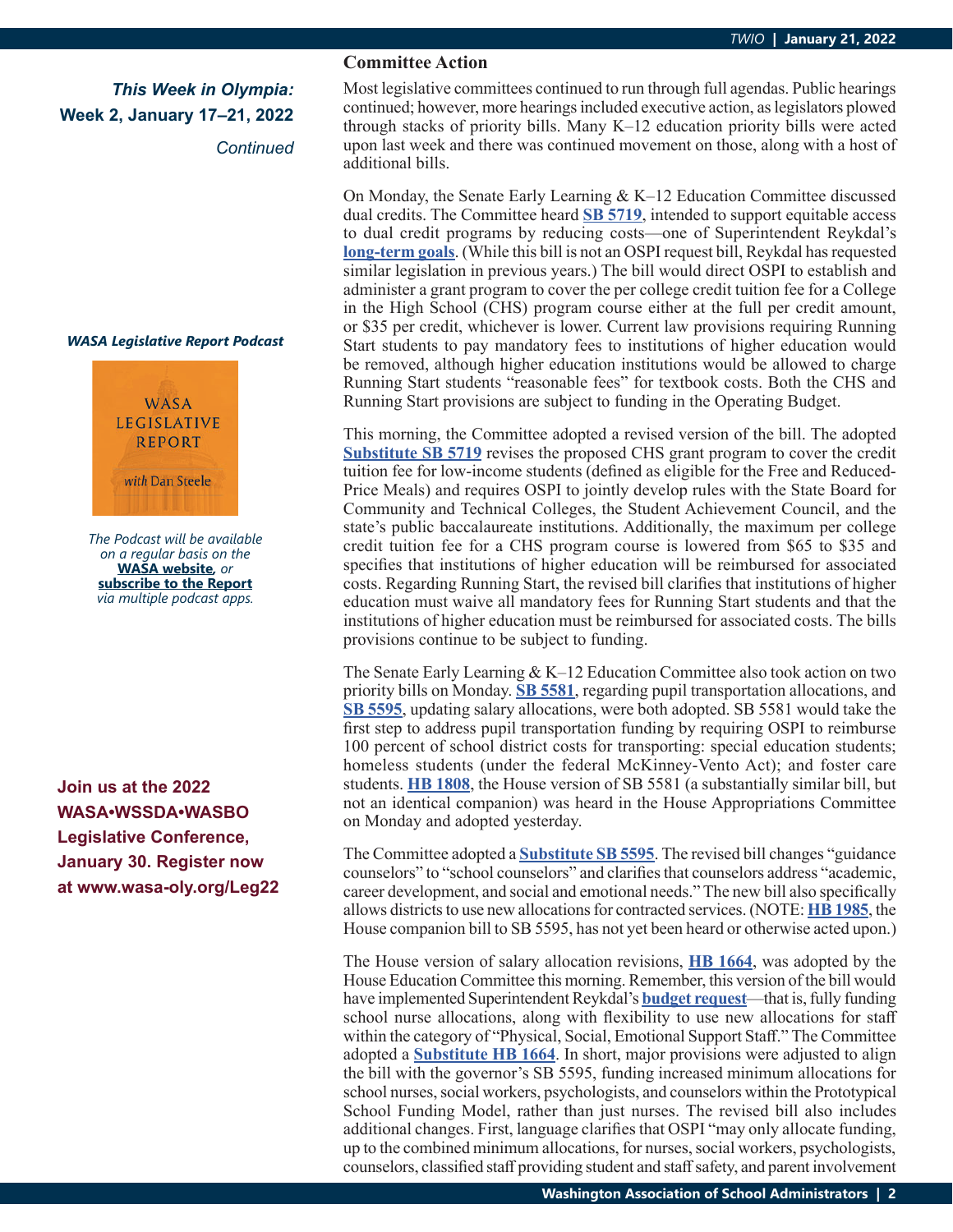*Continued*

coordinators to the extent of and proportionate to a school district's demonstrated actual staff to student ratios for ratios of: full-time equivalent physical, social, and emotional support staff to full-time equivalent students."

Second, the revised HB 1664 requires OSPI to adopt rules requiring school districts to prioritize funding allocated for Physical, Social, and Emotional Support Staff who hold a valid Educational Staff Associate certificate appropriate for the provider's role.

Third, as an accountability check, OSPI would also be required to submit four reports to the Legislature that analyze the implementation of the bill's allocation provisions, including comparing allocated staffing units to actual staffing levels, trends related to employed staff and contracted staff, and the percentage of staff with a valid Educational Staff Associate certificate. The four reports would be due by: February 1, 2023; February 1, 2025; February 1, 2027; and February 1, 2029.

A separate ammed was alos addotptde which requirs each SD to have at least one school nurse and one counselor on site, dedicated to serving the students of that public school.

It is likely that further revisions will be made to these bills as they move through the process; however, it is our understanding HB 1664 will ultimately be the vehicle to implement enhanced salary allocations.

On Monday afternoon, the House Appropriations Committee held a public hearing on **[HB 1721](https://app.leg.wa.gov/billsummary?BillNumber=1721&Initiative=false&Year=2021)**, which would provide a one-time, three percent increase to the retirement benefits of retirees in the Public Employees' Retirement System (PERS) Plan 1 and the Teachers' Retirement System (TRS) Plan 1, up to \$110 per month. At the same time, the Senate companion bill, **[SB 5676](https://app.leg.wa.gov/billsummary?BillNumber=5676&Initiative=false&Year=2021)**, was heard in the Senate Ways & Means Committee. Each bill was adopted by their respective committees yesterday.

A long-time education community priority was heard on Tuesday. The House Education Committee held a public hearing on Simple Majority for school district bonds. Both **[HJR 4200](https://app.leg.wa.gov/billsummary?BillNumber=4200&Initiative=false&Year=2021)**, the constitutional amendment, and **[HB 1226](https://app.leg.wa.gov/billsummary?BillNumber=1226&Initiative=false&Year=2021)**, the necessary implementing bill, were heard. The testimony sign in was packed with school directors, school administrators, parents and others, with all but two speakers supporting the issue. Even so, the issue continues to face a long road. As a constitutional amendment, HJR 4200 requires a two-thirds vote by both the House (66 of 98 members) and the Senate (33 of 49 members)—and, if successful, it must still be approved by the voters in November (ironically, by a simple majority vote). HJR 4200/HB 1226 were tentatively scheduled for executive action yesterday; however, the bills never were put on the agenda. It appeared likely that Republican members on the Committee were going to oppose the issue. The Joint Resolution, however, only needs a simple majority approval to pass out of the Committee, and it appeared each Democrat member of the Committee was going to support (which would constitute a majority). It is our understanding that Representative Santos, Chair of the Committee, did not want to move the bills on a straight party-line vote. Even if the bills moved from Committee it seemed unlikely the Joint Resolution was going to be able to garner the necessary 66 votes on the House Floor, but supporters were pushing for a vote nevertheless. There is still time to move the issue; however, it appears the moment has passed and we will have to go back to the drawing board next year.

Speaking of bond issues, the House Capital Budget Committee held a work session on school construction on Tuesday afternoon. Committee members were provided a briefing on: **[school construction funding](https://app.leg.wa.gov/committeeschedules/Home/Document/237753#toolbar=0&navpanes=0)**; School Seismic Safety Funding, from both **[OSPI](https://app.leg.wa.gov/committeeschedules/Home/Document/237758#toolbar=0&navpanes=0)** and the **[Department of Natural Resources](https://app.leg.wa.gov/committeeschedules/Home/Document/237759#toolbar=0&navpanes=0)**; and **[Skills Center](https://app.leg.wa.gov/committeeschedules/Home/Document/237760#toolbar=0&navpanes=0)  [priorities](https://app.leg.wa.gov/committeeschedules/Home/Document/237760#toolbar=0&navpanes=0)**. The House Capital Budget Committee has been a tough nut to crack when it comes to additional support for K–12 construction. In recent years, there has been general support for seismic safety funding, small school repair, Skills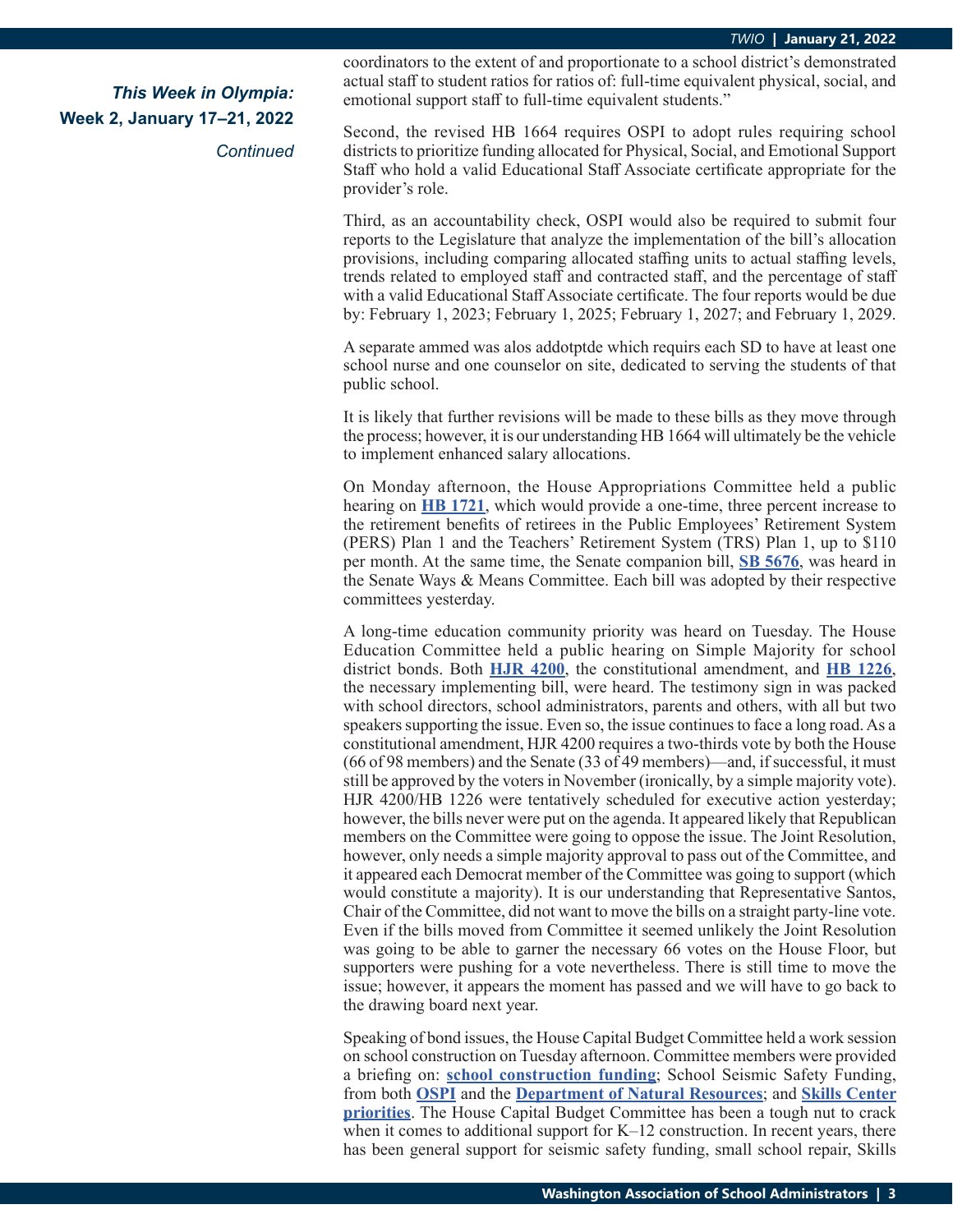*Continued*

Centers and similar programs. In terms of an overhaul of the current, outdated and unrealistic school construction formulas, the Senate has taken the lead; however, those issues have been DOA in the House Capital Budget Committee. Hopefully, by providing more information on school construction, Committee members (in particular Committee leadership) will gain a better understanding of our needs and be more receptive to making necessary changes. This is a fragile hope, but we will continue to climb this mountain.

Yesterday, the House Education Committee held a public hearing on **[HB 1878](https://app.leg.wa.gov/billsummary?BillNumber=1878&Initiative=false&Year=2021)**. The bill would expand participation in the Community Eligibility Provision (CEP). The Senate companion bill, **[SB 5798](https://app.leg.wa.gov/billsummary?BillNumber=5798&Initiative=false&Year=2021)**, was heard in the Senate Early Learning & K–12 Education Committee this morning.

A little back ground first. Legislation adopted in 2020 (**[HB 2660](https://app.leg.wa.gov/billsummary?BillNumber=2660&Year=2019&Initiative=false)**) created a requirement that certain districts participate in CEP, which is a part of the federal Healthy, Hunger-Free Kids Act. CEP provides an alternative to household applications for Free or Reduced-Price Meals (FRPM) by allowing schools with high numbers of low-income students to serve free meals to ALL students. Under the program, a school, group of schools, or school district is eligible for CEP if at least 40 percent of its students are identified as eligible for free meals through means other than household applications, such as: students directly certified through the Supplemental Nutrition Assistance Program or Temporary Assistance for Needy Families, and foster, homeless, and migrant students. The percentage of eligible students identified without using household applications is known as the Identified Student Percentage (or ISP). In the 2021–22 school year, 490 Washington schools met the ISP requirements and participated in CEP.

There were major concerns that programs (in particular the Learning Assistance Program) that are funded based on poverty data (usually students who apply for FRPM) would be negatively impacted because to be eligible for CEP, students are not required to apply for FRPM. (In fact, CEP schools are prohibited from collecting Free and Reduced-Price Meal applications.) 2020's HB 2660, however, provided for new LAP calculations for CEP schools and provided for a LAP "hold harmless."

HB 1878/SB 5798 would expand the Community Eligibility Provision mandatory participation requirements to all public schools with an ISP of 40 percent, or lower if permitted by federal law, rather than only schools with students in or below grade eight and an ISP of at least 62.5 percent (current law requirement). The bill also requires school districts, to the extent practicable, to group schools for the purpose of maximizing the number of schools eligible to participate in CEP. Finally, the bill includes a null and void clause if funding for the bill is not provided in the Operating Budget.

There remain some concerns with the bill; however, the sponsor, Representative Marcus Riccelli (D-Spokane), has been very open to talking about those concerns. Among others, he has worked closely with OSPI and the Washington School Nutrition Association and the bill is being broadly supported. We will continue to keep a close eye on this bill. HB 1878 has been scheduled for executive action on Thursday, January 27; SB 5798 has not yet been scheduled for executive action. Rep. Riccelli wrote an **[Op-Ed](https://www.spokesman.com/stories/2021/oct/24/rep-marcus-riccelli-we-can-end-childhood-hunger-an/?fbclid=IwAR1F8PEWckbFG3prL9HyFvj55qhMCJorq2cBUF0nRTiTLDp5PCVfTpUiuwM)** last fall explaining the bill and his vision, if you want additional information.

Yesterday afternoon, the House Appropriations Committee held a public hearing on **[HB 1699](https://app.leg.wa.gov/billsummary?BillNumber=1699&Initiative=false&Year=2021)**. Originating from the Washington State School Retirees' Association, the bill is intended to provide some relief to school districts dealing with staffing shortages. The bill would increase the number of hours a public retiree can work without negatively impacting pension benefits from the current 867 hours to 1,040 hours per school year. The bill's provisions would be temporary, sunsetting on July 1, 2025, and under the current version of the bill, the increase in allowable hours would only apply for retirees working in nonadministrative positions. There is a debate right now about whether administrators should be a part of this bill.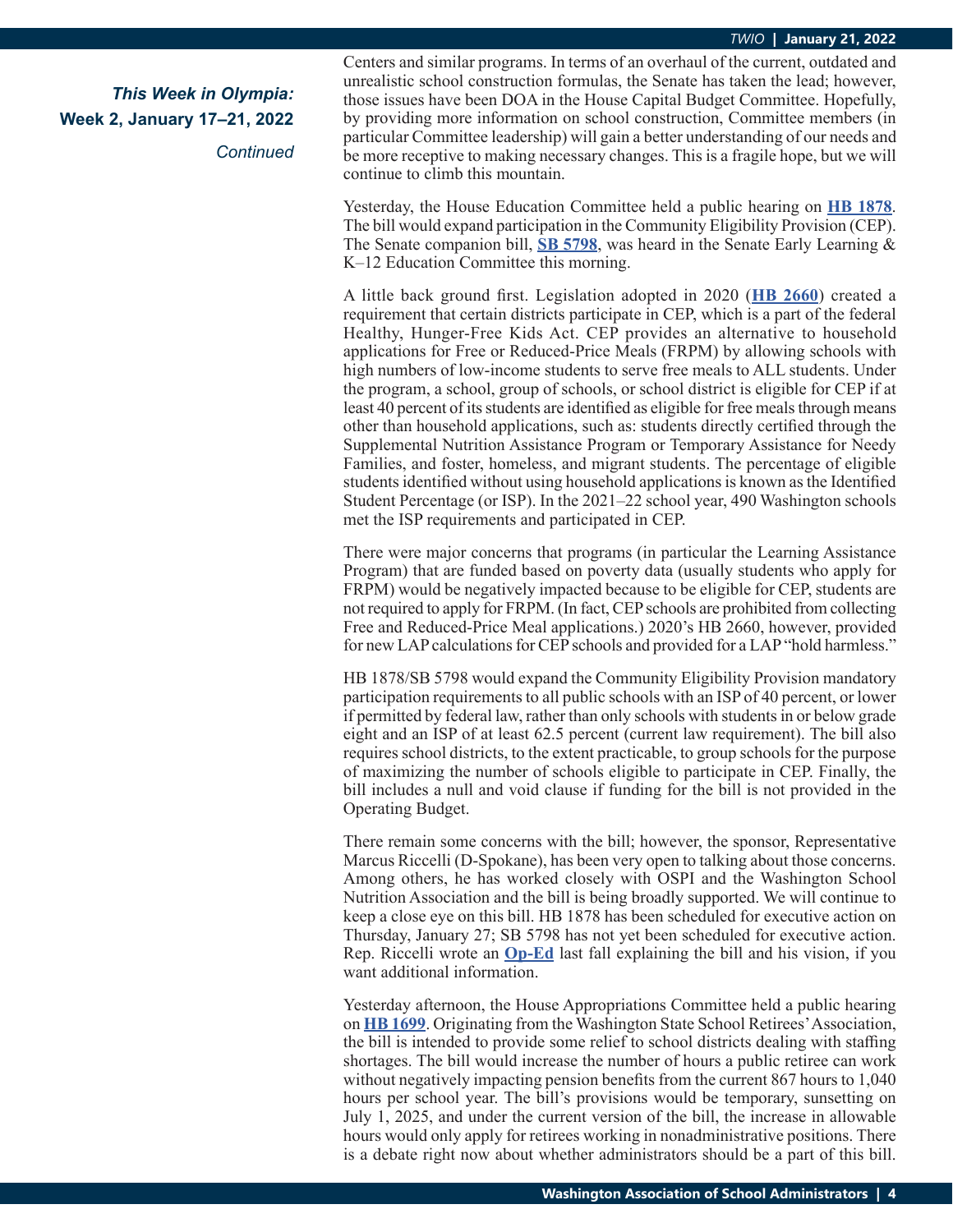*Continued*

Given the controversy and abuses of the old "retire/rehire" law, it is prudent to exclude DISTRICT-level administrators; however, including BUILDING-level administrators might be appropriate. Our goal is to ensure that any amendments don't weigh the bill down or kill it.

On Friday morning, following a public hearing last week, the Senate Early Learning & K–12 Education Committee adopted **[SB 5563](https://app.leg.wa.gov/billsummary?BillNumber=5563&Initiative=false&Year=2021)**, providing enrollment stabilization. The bill includes two major provisions. The bill would:

- 1. provide enrollment stabilization funding in the 2021–22 school year if a school district's combined state revenue generated in the 2021–22 school year is less than what its combined state revenue would be using 2019–20 enrollment amounts; and
- 2. allow the use of 2019–20 enrollment values (rather than the "previous year") to calculate levy limits in the 2023 and 2024 calendar years and to calculate Local Effort Assistance in the 2022 and 2023 calendar years.

Just a reminder that we do not expect the enrollment stabilization provisions in SB 5563 (or its companion, **[HB 1590](https://app.leg.wa.gov/billsummary?BillNumber=1590&Initiative=false&Year=2021)**) to survive—at least in bill form. The language will eventually be stripped out and the discussion will shift to proviso language in the Supplemental Operating Budget. The reason there is legislation on the table now is to provide school administrators (and other supporters) specific, tangible language to support. For many, asking legislators to support a specific bill (SB 5563/ HB 1590) is easier than trying to describe support for a budget proviso. The hope, however, is that one of the two bills will survive with the levy/ LEA provisions, because they require a statutory change that can only be made through adoption of a bill, not as a budget proviso.

The Senate Early Learning & K–12 Education Committee also adopted **[SB 5487](https://app.leg.wa.gov/billsummary?BillNumber=5487&Initiative=false&Year=2021)**, establishing a "voluntary consolidation incentive." The bill would provide an incentive, in the form of a "bonus" added to currently allowable School Construction Assistance Program (SCAP) grants. The incentive/bonus would be a ten percent state funding assistance enhancement for ten years to qualifying school districts. To be eligible, at least one of the participating school districts must have 1,000 or fewer students enrolled at the time the consolidation is approved. In last week's hearing, the bill's sponsor, Senator Brad Hawkins (R-East Wenatchee) explained the potential benefits and efficiencies of consolidation. He used a package of data that does a good job of selling the bill, but the numbers fail to address the impacts to the community, to academic programs, to students, and other important considerations. Take a look at the **[presentation](https://app.leg.wa.gov/committeeschedules/Home/Document/237408#toolbar=0&navpanes=0)** he provided the Committee.

This bill has an uphill climb in front of it; however, it was heard in Committee and made its first step forward by being adopted by the Committee. This is not the type of bill which should cause you to overreact, as starting a fire over this bill could backfire and provide it more momentum than it already has. Districts concerned about consolidation, however, should begin building your case about why consolidation is not a magic bullet to "efficiencies" and some of the concerns about consolidation. If this bill gains real traction, we will have to be prepared.

## **Additional Important Issues**

### **Long-Term Care Insurance.**

In 2019, the Legislature adopted legislation implementing a Long-Term Care program to be funded by a 0.58 percent payroll tax. Under the original law, employees had the option to opt out of the program at any time. Legislation adopted last year, however, amended the program, requiring all employees to contribute to the program, unless they could show proof of private long-term care insurance by November 1, 2021. Since the amendments were adopted, several major issues arose, not the least of which was a near industry-wide shut down of the insurance market. Even if employees wanted to be exempted, they were unable to find the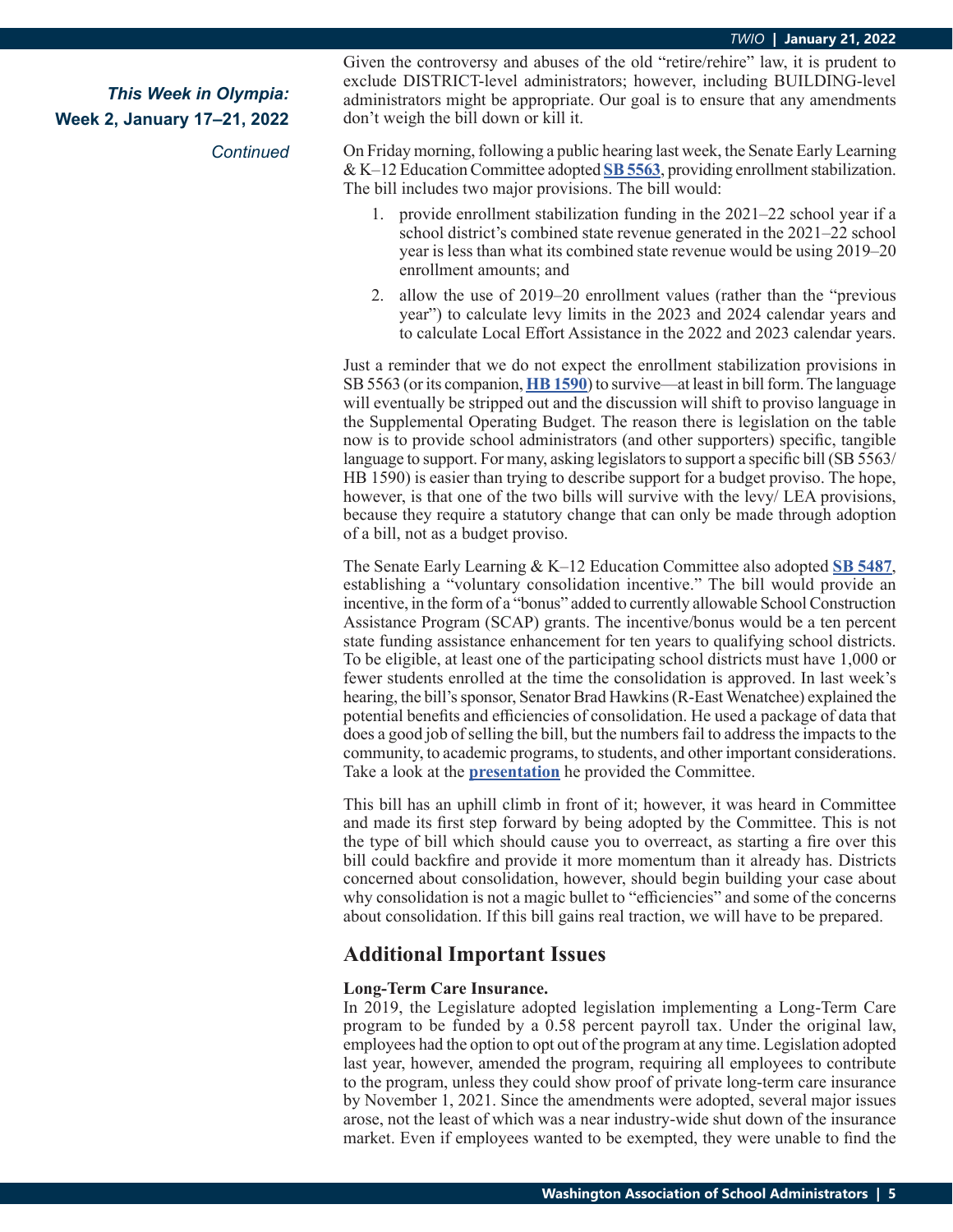*Continued*

necessary private insurance. Additional issues (portability, for example) were raised and eventually legislators in all four caucuses realized they had a problem.

Prior to the 2022 Session, leaders in all four caucuses committed to adopting legislation to delay the program for 18 months. In addition, Governor Inslee ordered the Employment Security Department (ESD) not to collect the premiums for this program from employers before they come due in April. He also made clear that employers would not be subject to penalties and interest for not withholding fees from employees' wages while the Legislature was working on the necessary legislation to delay the program. Unfortunately, while the governor had authority to limit ESDs action, he does not have the authority to change the current law requiring employers to begin deducting the tax from employee paychecks beginning January 1, 2022.

This put employers, including school districts, in a grey area. Legislative leaders stated clearly, "we strongly encourage employers to pause on collecting premiums from employees," essentially asking employers and employees to trust them that they would adopt the necessary legislation—which they maintained they were committed to doing. It was easy for legislators to say this; however, the law remains in place.

So, should employers trust legislators and the governor and not collect the premiums? Or should employers follow the letter of the law? The Office of Financial Management made their position known, writing to state employees, "The state as an employer will follow the law until it is changed. The only way to prevent collections from being legally required in January would be to change the underlying law before then."

As of today, the law still has not changed; however, legislators so far have kept their commitment and they are fast-tracking legislation to fix the problem. **[HB 1732](https://app.leg.wa.gov/billsummary?BillNumber=1732&Initiative=false&Year=2021)** would delay the program and required collection of premiums for 18 months (July 2023). Something important to know is that the bill also requires any employer that withheld the payroll tax beginning January 1 to remit the withheld amount back to their employees within 120 days. A second bill, **[HB 1733](https://app.leg.wa.gov/billsummary?BillNumber=1733&Initiative=false&Year=2021)**, adds new exemptions for disabled veterans, military family members, immigrants, and non-state residents working in Washington State.

Both HB 1732 and HB 1733 were heard and adopted by the House Appropriations Committee last week and both were adopted by the full House on Wednesday. The bills have been scheduled for public hearing in the Senate Ways & Means Committee on Monday, January 24 and also scheduled for executive action on Tuesday, January 25. It is anticipated that the full Senate will adopt the bills by the end of the week. Currently, they have a Floor Session scheduled next Wednesday and a tentative Floor Session next Friday. Following passage, the bills are expected to be promptly signed by Governor Inslee.

### **Prejudgment Interest.**

Under current law, if public agencies (including school districts), individuals, or entities are sued for tortious conduct and lose, interest on judgments begins to run on date of judgment entry. The post judgment interest rate for public entities is two percent above the equivalent coupon issue yield, as published by the board of governors of the Federal Reserve System, of the average bill rate for 26 weeks of treasury bills.

Legislation was introduced last year to alter this current practice. **[SB 5155](https://app.leg.wa.gov/billsummary?BillNumber=5155&Initiative=false&Year=2021)** would have interest on judgements against public agencies (including school districts), individuals, or entities begin to run from the date on which the cause of action accrues. If this bill was to pass, interest would begin accruing at the time the event is believed to have first occurred, which would mean that interest on a claim would begin to accrue before a public agency became aware of the claim and long before any investigation into the validity of the claim.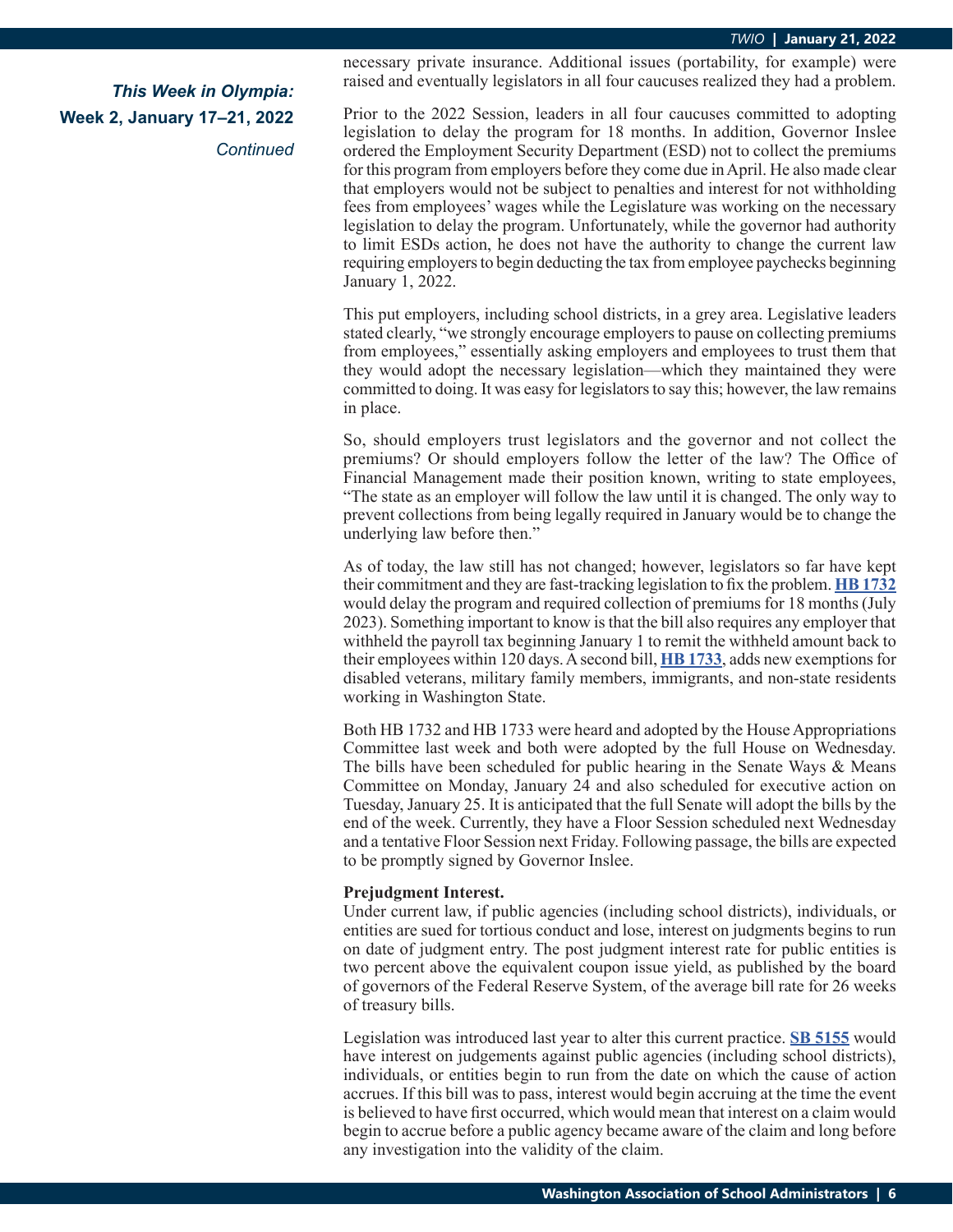*Continued*

Last session, SB 5155 made it all the way to the Senate Rules Committee, but it failed to move any further. When a Supplemental Session begins, all bills are revived and they enter the process at their last, highest level in its original house. SB 5155 then started the process this session in the Senate Rules Committee. Earlier this week, the bill was moved to the Senate Floor and adopted. Fortunately, an amendment was adopted which essentially reiterates current law—that is, if a public agency is sued and loses, interest on the judgment begins to accrue from the date the verdict was rendered.

This amendment was a big win; however, sponsors and supporters of the underlying bill are fired up and are rallying the House to strip this amendment. You should also be aware that the House introduced a companion bill this session, **[HB 1754](https://app.leg.wa.gov/billsummary?BillNumber=1754&Initiative=false&Year=2021)**, and it was heard last week in the House Civil Rights & Judiciary Committee. The bill hasn't moved from the Committee; however, it is clear there is interest in the House. They will likely act on the Senate bill as it is already on the move.

This is not strictly an "education" issue; however, it could have huge damaging consequences on school districts. Washington Schools Risk Management Pool and Clear Risk Solutions engaged on this issue last session and have been activated again this session. All of the school district lobbyists are coordinating on this issue as well. SB 5155 has some momentum, but we will be pushing hard to get the bill off track—or at the least, get the current, positive amendment to stick.

### **Election Timelines.**

Every year, there are a series of election-related issues. As you can imagine, given the national conversation, there are several "election security" bills floating this session. One election bill that may be of concern deals with election dates and associated timelines. **[SB 5540](https://app.leg.wa.gov/billsummary?BillNumber=5540&Initiative=false&Year=2021)**, which was heard last week in the Senate State Government & Elections Committee would move the primary election from the first Tuesday in August to the third Tuesday in May. The bill would not change current special election dates—except that one of the options for special elections is the day of the primary. In other words, if this bill passed, special elections could be held the second Tuesday in February; the fourth Tuesday in April; the third Tuesday in May; and the general election day (the first Tuesday after the first Monday in November).

There would still be four special election options; however, if your district traditionally runs levies in the spring due to winter weather issues (or other reasons), an April loss would force you to rerun in November—or wait until the next year. We'll watch this one closely.

## **2022 Session Guide Released**

WASA's Legislative Session Guide, updated for the 2022 Session, has been completed and is available for your use on the **[WASA website](https://wasa-oly.org/WASA/images/WASA/4.0 Government Relations/4.4.2 Session Guide/Download_Files/2022WASA_SessionGuide.pdf)**. The Guide includes all the tools you need to be engaged this session: WASA's 2022 Legislative Platform; rosters of all House and Senate members, with office, phone, and e-mail contact information; advocacy tips; key dates in the Session; and a list of other handy resources. We encourage you to use this resource to stay active in the legislative process!

## **2022 WASA/WSSDA/WASBO Legislative Conference**

There still time to **[register](https://wasa-oly.org/WASA/WASA/5_0_Professional_Development/Events/Event_Display.aspx?WebsiteKey=7CD320FE-E548-4BD2-99C8-829151A153C2&EventKey=WALEG22)** for the 2022 WASA/WSSDA/WASBO Legislative Conference, scheduled for Sunday, January 30, 1-5:00 p.m. The Conference is your opportunity to hear updates on our shared legislative priorities, the current education budget and policy landscape, and how to effectively advocate for our collective needs. In addition to presentations from Superintendent Reykdal, messages from legislators, Governor Inslee, and student advocates, we are also excited about our keynote speaker. **[Shankar Vedantam](https://en.wikipedia.org/wiki/Shankar_Vedantam)** is the host of the **[Hidden Brain Podcast](https://podcasts.podinstall.com/npr-hidden-brain/)**. He will draw a connection between our legislative advocacy and scientific studies that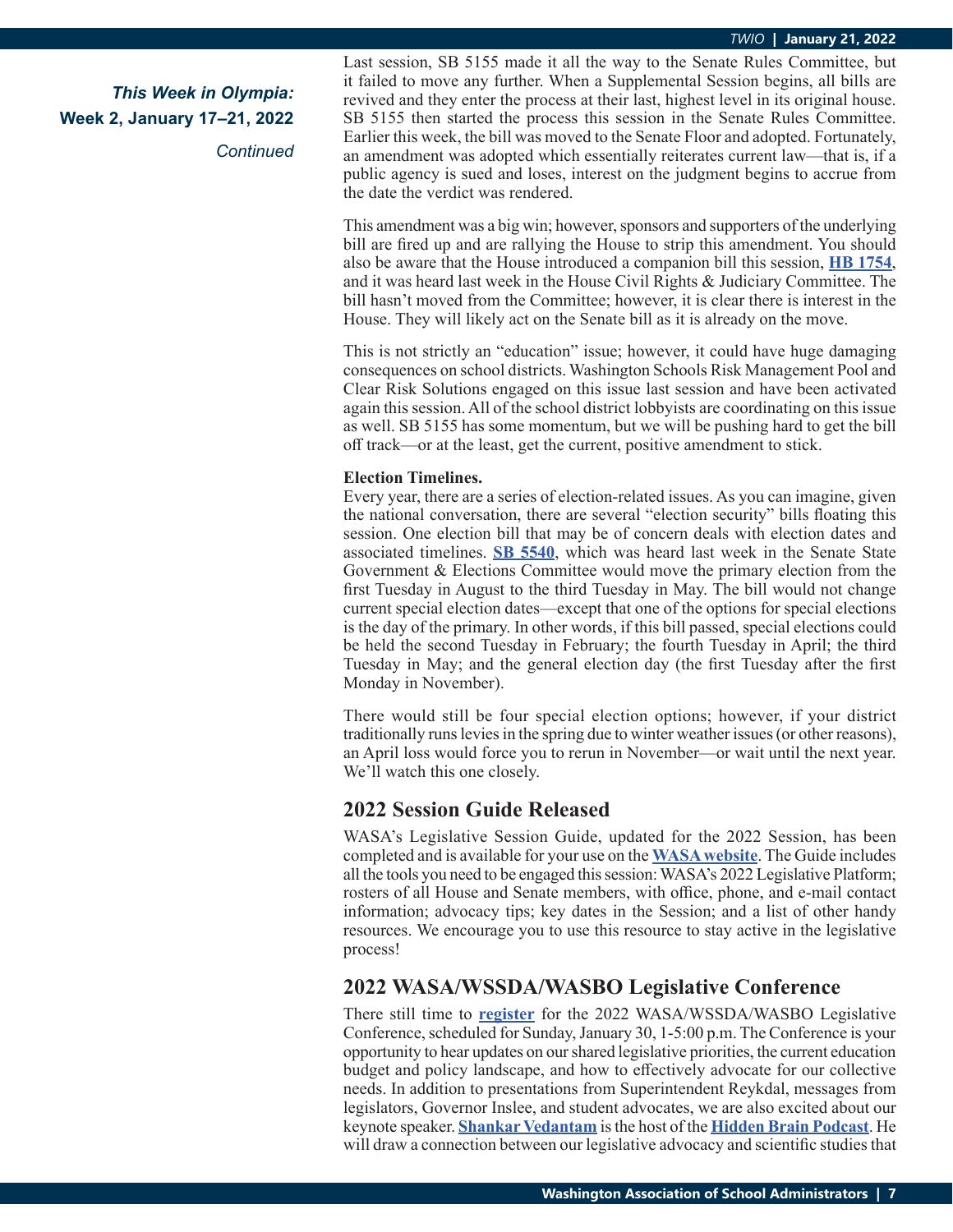*Continued*

examine how our unconscious biases—what he calls the "hidden brain"—affect the decisions we make as individuals, groups, and organizations.

Due to the remote formal, we are again going to extend our traditional, in-person Day on the Hill to a virtual Week on the Hill, from January 31–February 4. Visit WSSDA's **[Week on the Hill webpage](https://www.wssda.org/events/legislative-conference/week-on-the-hill-legislator-meetings/)** to sign up for legislator meetings. Prior to the Conference, between January 18 and January 27, we encourage you to attend your Regional Planning Meeting to meet with your colleagues, get a preview of this year's "Hot Topics," and prepare for meetings with legislators. The meetings are organized by legislative district and are open to all Legislative Conference registrants. For additional information and to register for a meeting, visit WSSDA's **[Regional Planning Meeting webpage](https://www.wssda.org/events/legislative-conference/get-ready-for-week-on-the-hill/)**.

### **AEA**

By Mitch Denning

On Tuesday, AEA submitted written testimony to the House Capital Budget Committee in support of **[HB 1775](https://app.leg.wa.gov/billsummary?BillNumber=1775&Initiative=false&Year=2021), capital assistance to small school districts with funding challenges**, sponsored by Rep. Noel McEntire (R-Cathlamet). This bill would give districts with 1,000 FTE or less another means to raise funds necessary their facilities, especially when finances in these small districts are extremely limited. The bill calls for the state to fund 70 percent of the funds requested and the district funds 30 percent. Grants for renovation, new construction, and planning would be available.

On Thursday, in the House Education Committee, WSNA testified in support of **[HB 1833](https://app.leg.wa.gov/billsummary?BillNumber=1833&Initiative=false&Year=2021), use of electronic free/reduced meal applications**, sponsored by Rep. April Berg (D-Edmonds). This bill directs OSPI to initiate and oversee the development and implementation of a state-wide electronic repository of household income information that is required for a student's enrollment in, or eligibility for, the National School Lunch Program, or School Breakfast Program, or both. This online program would be available to parents, and the information is safeguarded. Household income information received by OSPI would be exempt from public disclosure. Such a process would streamline the collection of this information which must be done annually and is the basis for determining eligibility for grant programs, like Title I and LAP. WSNA worked with Rep. Berg during the interim on this bill.

Also, on Thursday in House Education Committee, WSNA was set to testify on **[HB 1878](https://app.leg.wa.gov/billsummary?BillNumber=1878&Initiative=false&Year=2021), expansion of the Community Eligibility Provision** (CEP) program through USDA, sponsored by Rep. Marcus Riccelli (D-Spokane). Unfortunately, time expired for the hearing.

However, on Friday, WSNA testified in Senate Early Learning & K–12 Committee in support of **[SB 5798](https://app.leg.wa.gov/billsummary?BillNumber=5798&Initiative=false&Year=2021)**, the companion bill for HB 1878, and sponsored by Sen. Claire Wilson (D-Federal Way). This bill would require each public school that has an identified student percentage (ISP) of less than 40 percent per federal law to participate in CEP in the next school year and through CEP's four-year cycle. School districts, when practicable, would group their schools for purposes of maximizing the number of schools eligible for CEP. Individual schools participating in the group may have less than the 40 percent ISP, provided the average ISP for the group is at least 40 percent. A null and void clause is added.

OSPI estimates that, without grouping, the annual state cost for this expansion would by \$21.5 million. Rep. Riccelli stated that the bill would add 646 schools and about 92,000 students to CEP. WSNA is currently working with Rep. Riccelli on this bill.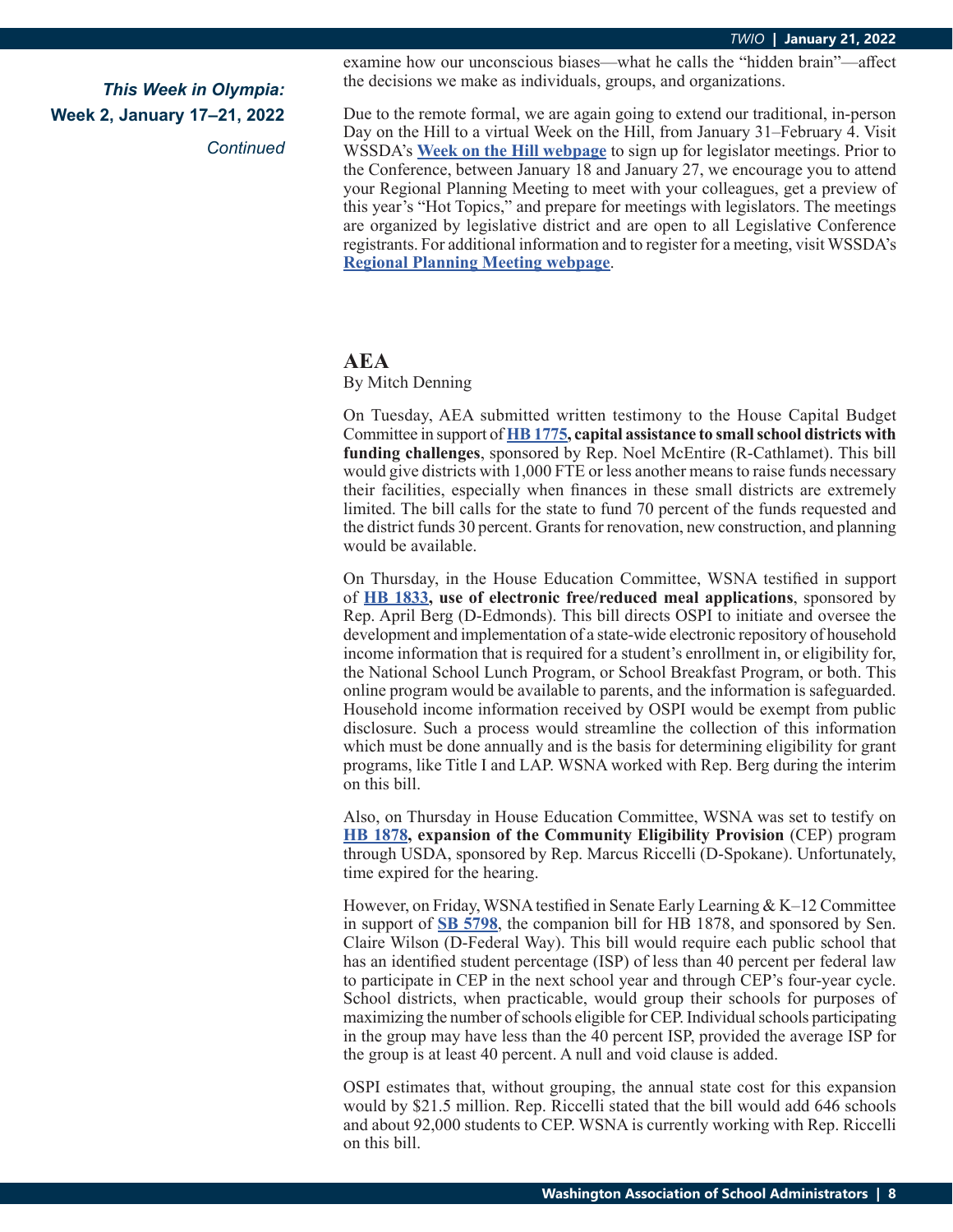*Continued*

## **Pensions/Health Benefits**

By Fred Yancey – The Nexus Group

### **Health, Pension, and Other Benefit Issues**

*"I don't get political" Betty White*

*"Everything is politics." Thomas Mann*

We all can't be Ms. White because the Washington State Legislature is in session and working hard at proposing and moving legislation of importance and educators need to be involved.

Below is a brief report on selected bills that appear to have some support for advancing. A few newer ones are also added.

Other proposed bills as reported in last week's *TWIO* that have not yet been scheduled for hearings or committee action are not part of this summary.

## **Retirement Related Proposals**

**[HB 1699](https://app.leg.wa.gov/billsummary?BillNumber=1699&Initiative=false&Year=2021):** Permitting individuals retired from the Public Employees' Retirement System, the Teachers' Retirement System, and the School Employees' Retirement System additional opportunities to work for a school district for up to 1,040 hours per school year while in receipt of pension benefits until July 1, 2025.

This bill had a public hearing on January 20 at 3:30 p.m. before the House Appropriations Committee. School personnel or education lobbyists testified to the need based on current challenges.

*\*\*\*Comment*: It appears that the issue of adding building administrators does not have broad support by the committee. A couple of concerns that come to mind as this bill advances are: 1) It is not the full solution to the issue. Many testifiers implied with passage their problems would be solved. 2) There was no mention of the need to add an emergency clause so that it could apply this current school year.

Legislators need to continue to hear from the field that this bill is needed and modified if supported. The House Appropriations Committee needs to move it to Executive Session for action. Swift passage of this is essential.

**[HB 1721/](https://app.leg.wa.gov/billsummary?BillNumber=1721&Initiative=false&Year=2021)[SB 5676:](https://app.leg.wa.gov/billsummary?BillNumber=5676&Initiative=false&Year=2021)** Providing a benefit increase to certain retirees of the Public Employees' Retirement System Plan 1 and the Teachers' Retirement System Plan 1.

*Summary*: This bill would provide a three percent increase not to exceed \$110/ month for TRS1/PERS1 Plan retirees. The governor included this one-time increase in his released supplemental budget.

Both bills have been scheduled for public hearings before the House Appropriations and Senate Ways & Means Committees on January 17. Both bills are scheduled for Executive Session on January 20. There were no amendments offered to either of the two bills. The Committees voted both bills out of their respective Committees and forwarded them to the Rules Committee.

**SB 5676/HB 1721:** Providing a benefit increase to certain retirees of the Public Employees' Retirement System Plan 1 and the Teachers' Retirement System Plan 1.

Summary: See HB 1721 above.

**[HB 1752](https://app.leg.wa.gov/billsummary?BillNumber=1752&Initiative=false&Year=2021):** Adding a Roth option to deferred compensation plans.

*Comment*: This bill had a public hearing before the House Appropriations Committee on January 17, and was voted out of Committee on January 20 and sent to the Rules Committee.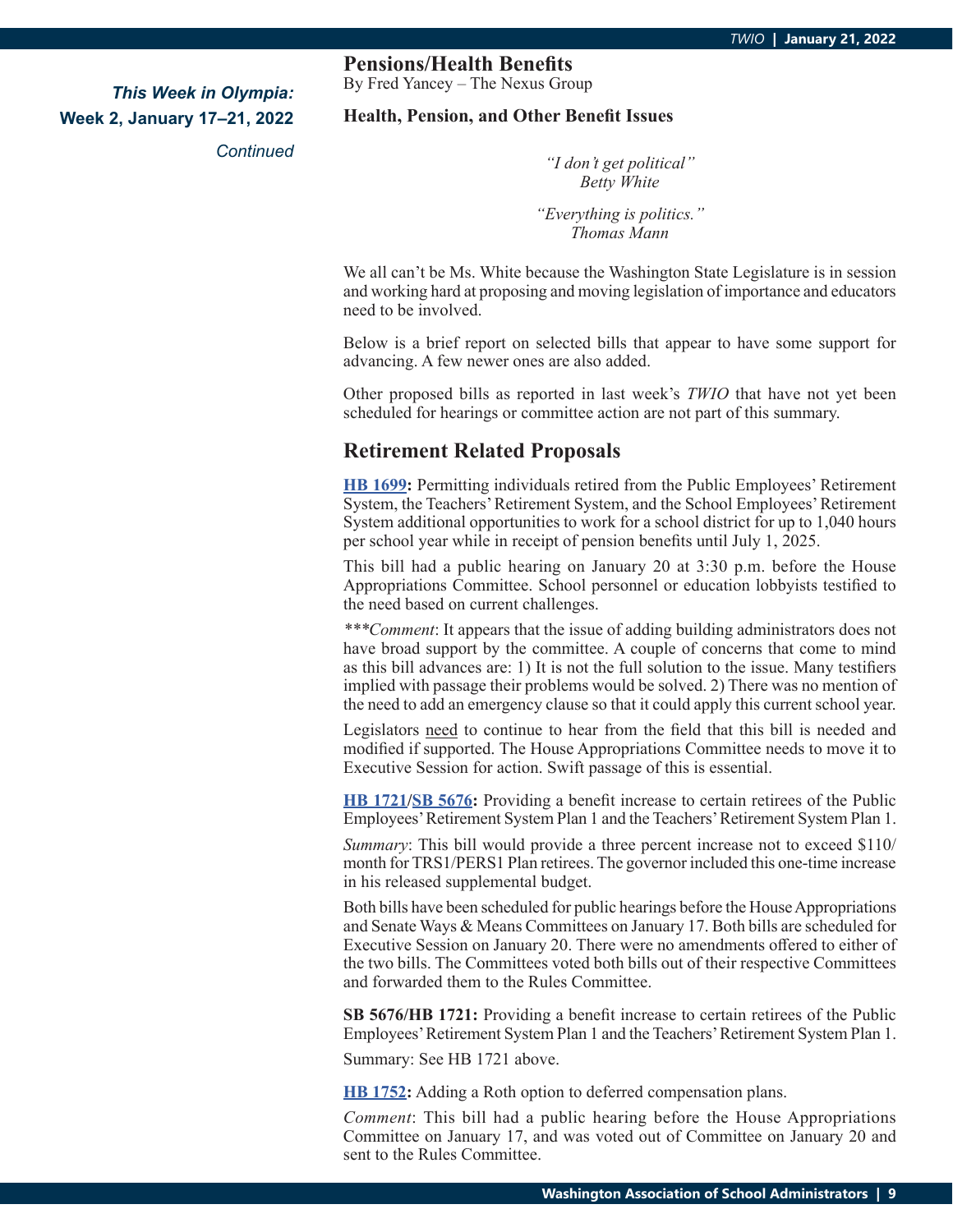*Continued*

## **Potential Fiscal (\$\$) Impact (Often, Unfunded) to Districts**

**[HB 1485:](https://app.leg.wa.gov/billsummary?BillNumber=1485&Initiative=false&Year=2021)** Designates March 22 to be a state legal holiday, recognized as Women's Suffrage Day.

*Comment:* This will be another holiday to build into school calendars. A public hearing was held on January 10 and no action was taken following an Executive Session on January 13.

**[HB 1486](https://app.leg.wa.gov/billsummary?BillNumber=1486&Initiative=false&Year=2021):** Concerning qualifications for unemployment insurance when an individual voluntarily leaves work.

Sponsors: Berry, Bronoske, Wicks, Fitzgibbon, Lovick, Shewmake, Lekanoff, Senn, Peterson, Sells, Ramel, Callan, Valdez, Ormsby, Chopp, Harris-Talley, Berg, and Pollet.

*Comment*: This bill expands eligibility to receive unemployment insurance benefits to those who voluntarily quit their jobs. Under current law, there are a limited number of circumstances when an employee can receive UI benefits after voluntarily leaving their job. This bill was resurrected this week and moved immediately to the House Floor for a potential floor vote. Under the bill, a person would be eligible for UI benefits if they leave a job due to a family member's death or need to care for a child or adult.

**[HB 1594](https://app.leg.wa.gov/billsummary?BillNumber=1594&Initiative=false&Year=2021):** Repealing the long-term services and supports trust program.

*Comment:* This bill is sponsored by the Republicans and is likely dead. The R's continue to push the narrative that the LTS program should be repealed and made voluntary. They were unsuccessful at moving this bill directly to the floor. They, however used floor debate on the D bills (see below) to continue to express their objections.

**[HB 1613:](https://app.leg.wa.gov/billsummary?BillNumber=1613&Initiative=false&Year=2021)** Concerning shared reporting responsibilities for both the paid family and medical leave and the long-term services and supports trust programs to clarify that information collected from employer reports shall remain private.

*Comment:* This bill was heard on January 11 and scheduled for Executive Session on January 21.

**[HB 1617](https://app.leg.wa.gov/billsummary?BillNumber=1617&Initiative=false&Year=2021):** Aligning state and school holidays.

*Comment*: The Legislature intends to clarify that Juneteenth, like all other state legal holidays, is a school holiday on which school may not be taught. This bill passed committee and before Rules awaiting a move to the floor calendar.

**[HB 1732](https://app.leg.wa.gov/billsummary?BillNumber=1732&Initiative=false&Year=2021):** Delaying the implementation of the long-term services (LTS) and supports trust program by 18 months.

*Summary:* As proposed, the LTS program will begin January 1, 2023. Individuals can qualify for partial coverage after one year on January 10 of the benefit earned per premium year. This bill passed the House 91/6 with Republicans stating that the delay will allow time to fix the flaws of the bill. It is scheduled in the Senate Ways & Means Committee for a public hearing on January 24 and Executive Session on January 25. Clearly, LTS Democrat bills are on the fast track to the governor's desk.

**[HB 1733:](https://app.leg.wa.gov/billsummary?BillNumber=1733&Initiative=false&Year=2021)** Establishing voluntary exemptions to the long-term services and supports trust program for certain populations.

*Summary:* AN ACT Relating to establishing voluntary exemptions to the long term services and supports trust program for certain populations, including for veterans with a service-connected disability of 70 percent or higher, the spouses or domestic partners of active duty service members, persons residing outside of Washington while working in Washington, and persons working in the United States under a temporary, nonimmigrant work visa.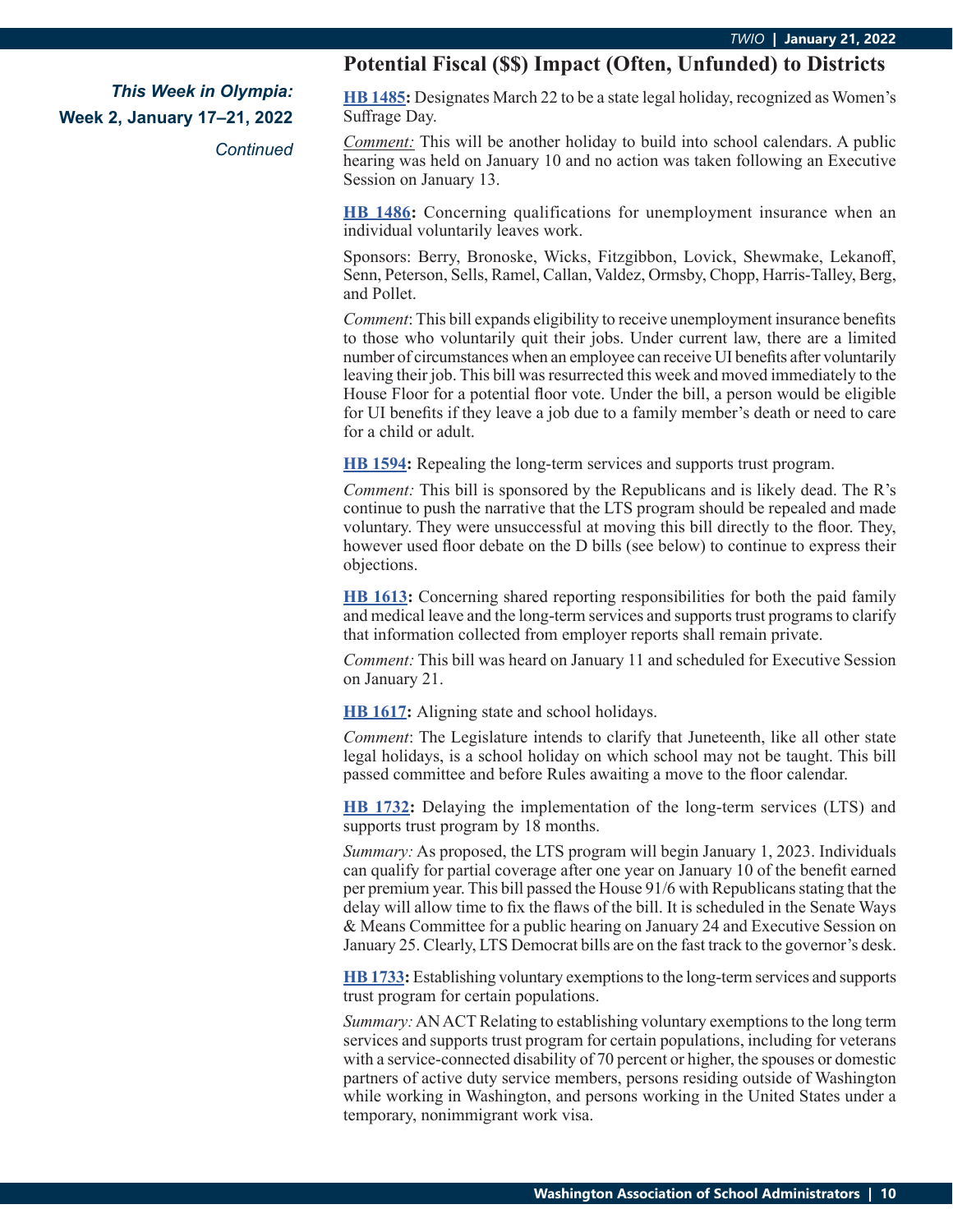*Continued*

This bill passed the House 67/29 and is scheduled for public hearing on January 24 and Executive Session on January 25 before the Senate Ways & Means Committee. See comments above in 1732.

**[HB 1754](https://app.leg.wa.gov/billsummary?BillNumber=1754&Initiative=false&Year=2021)**: Concerning prejudgment interest.

Sponsors: Hackney, Kirby, Berry, Valdez, Ramel, Simmons, Bergquist, and Ormsby.

*Comment*: This bill modifies the accrual date for interest on tort judgments for tortious conduct of public agencies, individuals, and other entities from the date of entry of judgment to the date the cause of action accrues. This bill has the potential to increase the financial liability to school districts. Should a case be made that a child is due damages from the fault of the school, those damages are figured on the date of the injury to present. It had a public hearing but no action was taken following its Executive Session on January 14. See E2SSB 5155 below.

**[HB 1757:](https://app.leg.wa.gov/billsummary?BillNumber=1757&Initiative=false&Year=2021)** Concerning educational service district participation in health benefit plans offered by the Public Employees' Benefits Board.

*Comment*: This will allow non-representative ESD employees to participate in benefit plans developed by the Public Employees' Benefits Board. A public hearing was held on January 17. Executive Session has not yet been scheduled.

**[HB 1763](https://app.leg.wa.gov/billsummary?BillNumber=1763&Initiative=false&Year=2021)**: Concerning injured workers' rights during independent medical examinations.

*Comment*: Allows an injured worker to make an audio and video recording of an independent medical examination (IME), and to have one person of the worker's choosing present during the examination. This bill had a public hearing on January 14 and there has been no further action.

**[HB 1803:](https://app.leg.wa.gov/billsummary?BillNumber=1803&Initiative=false&Year=2021)** Updating school district director compensation through the revision and preservation of a uniform compensation structure and an examination of future needs.

*Comment:* Districts may compensate school directors up to \$128 per board meetings or other services for the district. Reimbursable expenses will also include childcare. A public hearing was held on January 18 before the House Education Committee. Executive Session has been scheduled for January 25.

**[HB 2031](https://app.leg.wa.gov/billsummary?BillNumber=2031&Initiative=false&Year=2021)**: Concerning unemployment insurance, family leave, and medical leave premiums.

Sponsors: Berg, Sells, Berry, Ryu, Wicks, Stonier, Paul, Simmons, Walen, Dolan, Callan, Chambers, and Harris-Talley.

*Comment*: This bill would provide additional relief from increases in unemployment insurance taxes due to the COVID-19 pandemic by adjusting "social taxes" over the next year. This bill also uses general fund money to relieve employees from the large increases in Paid Family and Medical Leave premiums anticipated because of the pandemic.

It is scheduled for public hearing, January 28, in the House Committee on Labor & Workplace Standards at 8:00 a.m.

**[E2SSB 5155](https://app.leg.wa.gov/billsummary?BillNumber=5155&Initiative=false&Year=2021)**: Concerning prejudgment interest.

Sponsors: Kuderer, Wellman, Das, and Pedersen.

*Comment*: Starts interest running on a judgment entered following trial of the matter and arbitration awards for tortious conduct, other than medical malpractice claims, from the date on which the cause of action accrues for individuals and entities, but not public agencies. Starts interest running on a judgment for a medical malpractice claim from the date of entry of judgment. This bill passed the Senate 31/18.

**[SB 5628](https://app.leg.wa.gov/billsummary?BillNumber=5628&Initiative=false&Year=2021):** Concerning cyber harassment, addressing concerns in the case of Rynearson v. Ferguson, and adding a crime of cyberstalking.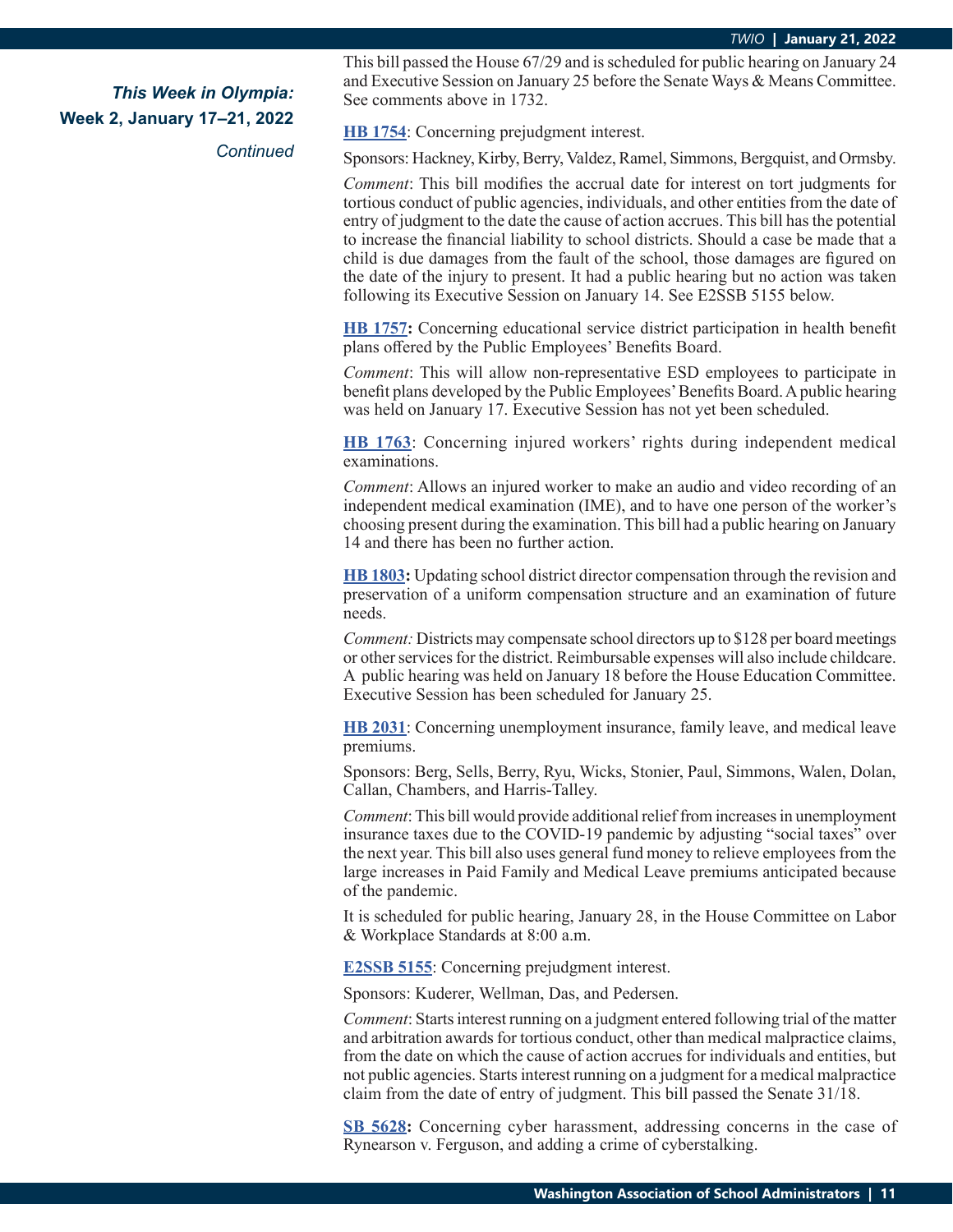*Continued*

*Comment:* This whole area of internet 'bullying' either at or outside of school is a landmine of potential liability for districts. (IMHO). A public hearing was held on January 13 and Executive Session was scheduled for January 20.

**[SB 5649:](https://app.leg.wa.gov/billsummary?BillNumber=5649&Initiative=false&Year=2021)** Modifying the Washington state paid family and medical leave act.

*Comment:* Provides up to 14 calendar days of paid family leave, within existing leave limits, in certain situations following the death of the employee's family member or child. • Specifies that leave taken by certain employees in the first six weeks after giving birth must be medical leave unless the employee chooses to use family leave. • Expires the collective bargaining exception contained in the Paid Family and Medical Leave program. • Authorizes the Employment Security Department (ESD) to issue a predetermination of eligibility and benefits prior to the employee's start of leave. • Requires ESD to publish on its website a list of employers with approved voluntary plans. A public hearing was held, and the bill is scheduled for Executive Session on January 20.

This bill was heard on January 13 and scheduled for Executive Session on January 20 but no action was taken. It has been rescheduled for Executive Session on January 24. Clearly, there are some issues to be resolved.

**[SB 5835:](https://app.leg.wa.gov/billsummary?BillNumber=5835&Initiative=false&Year=2021)** Concerning workers' compensation.

*Comment:* As proposed, it deletes references/qualifications related to marriage by removing those references related to payments. A public hearing before the Senate Committee on Labor, Commerce & Tribal Affairs was held on January 17 but no Executive Session has yet to be scheduled.

**[SB 5873](https://app.leg.wa.gov/billsummary?BillNumber=5873&Initiative=false&Year=2021)**: Concerning unemployment insurance, family leave, and medical leave premiums.

Sponsors: Keiser, Billig, Conway, Das, Dhingra, King, Kuderer, Liias, Lovick, Mullet, Nguyen, Nobles, Randall, Robinson, Rolfes, Stanford, and Wilson, C.

*Comment*: See HB 2031 above. Scheduled for public hearing, January 24, in the Senate Ways & Means Committee at 4:00 p.m.



**Dan Steele, Government Relations** dsteele@wasa-oly.org **Washington Association of School Administrators** PO Box 14459 | Tumwater, WA 98511 P: 800.859.9272 | 360.489.3642 | www.wasa-oly.org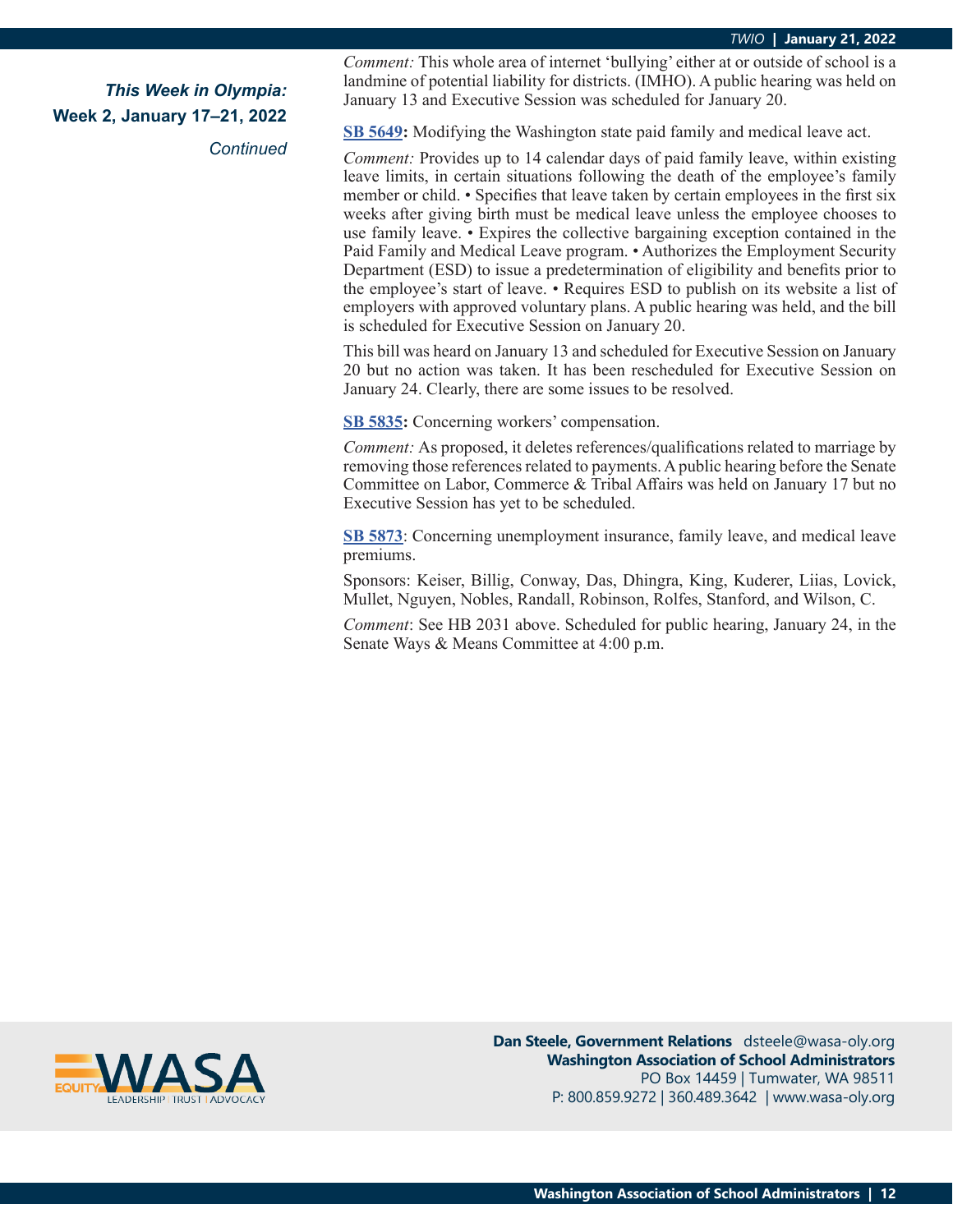# **Legislative Resources**

### **Committee Meeting Schedule**

Legislative Committees Meetings are scheduled to be held at the following times but are subject to change.

Up-to-date meeting schedules and agendas are available on the [State Legislature website.](http://www.leg.wa.gov/legislature/pages/calendar.aspx)

### **Mondays**

1:30–3:30 p.m. Senate Early Learning & K–12 Virtual

3:30–5:15 p.m. House Appropriations Virtual

4–6 p.m. Senate Ways & Means Virtual

### **Tuesdays**

8–10 a.m. House Education Virtual

1:30–3:30 p.m. House Appropriations Virtual

3:30–5:15 p.m. House Appropriations Virtual

4–6 p.m. Senate Ways & Means Virtual

### **Wednesdays**

10:30 a.m.–12:30 p.m. Senate Early Learning & K–12 Virtual

### **Thursdays**

1:30–3:30 p.m. House Appropriations Virtual

3:30–5:15 p.m. House Appropriations Virtual

4–6 p.m. Senate Ways & Means Virtual

### **Fridays**

8–10 a.m. Senate Early Learning & K–12 Virtual

10–11 a.m. House Education Virtual

### **Useful Links**

**Washington State Government** <http://www.access.wa.gov>

**State Legislature** <http://www.leg.wa.gov>

**Senate** <http://www.leg.wa.gov/Senate>

**House of Representatives** <http://www.leg.wa.gov/House>

**Legislative Committees** [http://www.leg.wa.gov/ legislature/](http://www.leg.wa.gov/ legislature/pages/committeelisting.aspx) [pages/committeelisting.aspx](http://www.leg.wa.gov/ legislature/pages/committeelisting.aspx)

**Legislative Schedules** [http://www.leg.wa.gov/legislature/](http://www.leg.wa.gov/legislature/pages/calendar.aspx) [pages/calendar.aspx](http://www.leg.wa.gov/legislature/pages/calendar.aspx)

**Office of the Governor** <http://www.governor.wa.gov>

**OSPI** <http://www.k12.wa.us>

**TVW** <http://www.tvw.org>

### **Session Cut–off Calendar**

**January 10, 2022** First Day of Session.

#### **February 3, 2022**

Last day to read in committee reports in house of origin, except House fiscal, Senate Ways & Means, and Transportation Committees.

### **February 7, 2022**

Last day to read in committee reports from House fiscal, Senate Ways & Means, and Transportation Committees in house of origin.

## **February 15, 2022**

Last day to consider bills in house of origin (5 p.m.).

### **February 24, 2022**

Last day to read in committee reports from opposite house, except House fiscal, Senate Ways & Means, and Transportation Committees.

### **February 28, 2022**

Last day to read in opposite house committee reports from House fiscal, Senate Ways & Means, and Transportation Committees.

### **March 4, 2022\***

Last day to consider opposite house bills (5 p.m.) (except initiatives and alternatives to initiatives, budgets and matters necessary to implement budgets, differences between the houses, and matters incident to the interim and closing of the session).

### **March 10, 2022**

Last day allowed for regular session under state constitution.

\* After 5:00 p.m. on the 54th day, only initiatives, alternatives to initiatives, budgets and matters necessary to implement budgets, matters that affect state revenue, messages pertaining to amendments, differences between the houses, and matters incident to the interim and closing of the session may be considered.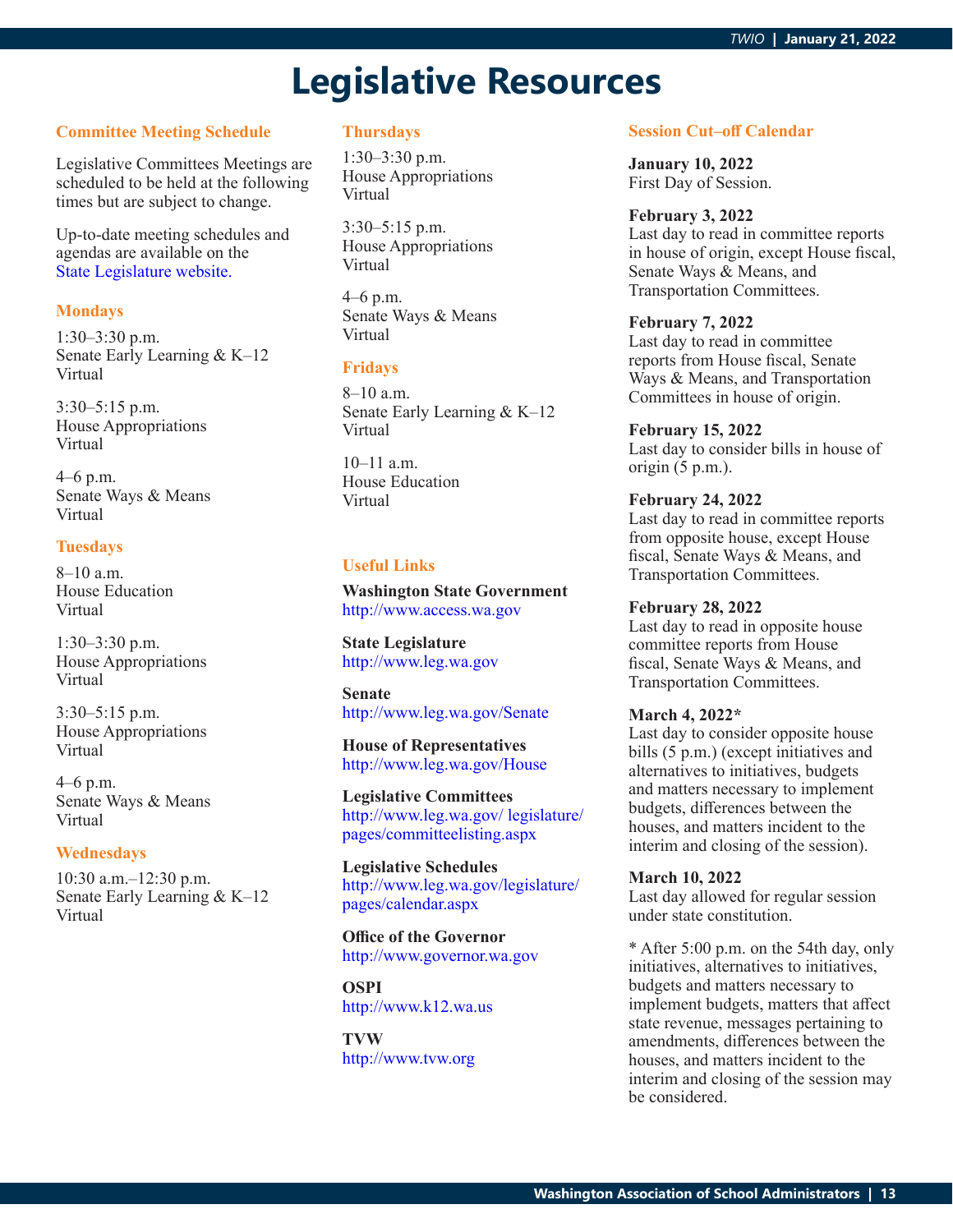# **Bill Watch**

TWIO tracks critical education bills each week as they are introduced. Detailed bill information can be accessed by clicking on the bill number. The following is a list of the bills of highest interest to school administrators. A more comprehensive bill watch list is located on the [WASA website](http://wasa-oly.org/wasa/WASA/Government_Relations/Action_Center/2019_WASA_Bill_Watch/WASA/4_0_Government_Relations/Materials/Bill_Watch/Bill_Watch.aspx?hkey=eee1bb39-a099-43b7-8a1b-1262f2966f1a).

| Bill #                      | <b>Title</b>                 | <b>Status</b>              | <b>Sponsor</b> |
|-----------------------------|------------------------------|----------------------------|----------------|
| <b>HB</b> 1006              | Immunization, declining      | H HC/Wellness              | Klippert       |
| <b>HB</b> 1010              | Motor vehicle sales tax      | H Appropriations           | MacEwen        |
| HB 1024                     | Sunshine committee/juveniles | H State Govt & Tribal Rel. | Springer       |
| <b>HB</b> 1029              | Emergency orders and rules   | H State Govt & Tribal Rel. | Walsh          |
| <b>HB</b> 1032              | TRS & SERS early retirement  | H Appropriations           | Harris         |
| <b>HB</b> 1039              | Bicycle & pedestrian travel  | H Transportation           | McCaslin       |
| <b>HB</b> 1040              | Retired school empl. health  | H Appropriations           | Dolan          |
| <b>ESHB 1056</b>            | Public meetings/emergencies  | H Rules 3C                 | Pollet         |
| <b>HB</b> 1065              | Epidemic, pandemic vaccines  | H HC/Wellness              | Eslick         |
| <b>HB</b> 1066              | Ed. service district boards  | H Education                | Stonier        |
| <b>HB</b> 1067              | State dinosaur               | H Rules C                  | Morgan         |
| 2SHB 1076                   | Workplace violations/qui tam | H Rules 3C                 | Hansen         |
| <b>HB</b> 1077              | Federal Way school district  | H Appropriations           | Johnson        |
| <b>HB</b> 1079              | Charter schools time frame   | H Education                | Dolan          |
| <b>SHB 1081</b> (ESSB 5084) | State gen. obligation bonds  | H Rules C                  | Tharinger      |
| HB 1093 (SB 5091)           | Operating Budget, 2nd supp.  | H Appropriations           | Ormsby         |
| <b>SHB 1094</b> (ESSB 5092) | <b>Operating Budget</b>      | H Rules X                  | Ormsby         |
| HB 1098 (ESSB 5061)         | Unemployment insurance       | H Labor & Workplace        | Sells          |
| <b>HB</b> 1149              | Public health education      | H Education                | Pollet         |
| <b>SHB</b> 1153             | Language access in schools   | H Appropriations           | Orwall         |
| <b>SHB 1156</b>             | Local elections              | H Rules C                  | Harris-Talley  |
| <b>SHB 1162</b>             | High school graduation       | H Education                | Stonier        |
| <b>HB</b> 1180              | Public testimony             | H Local Govt               | Kraft          |
| HB 1182 (SB 5209)           | Crisis response services     | H HC/Wellness              | Orwall         |
| HB 1195 (SB 5443)           | Charter school time frame    | H Education                | Dolan          |
| <b>HB</b> 1212              | Repair of electronics        | H ConsPro&Bus              | Gregerson      |
| HB 1215                     | K-12 education scholarships  | H Education                | Kraft          |
| <b>HB</b> 1226              | School district elections    | H Education                | Stonier        |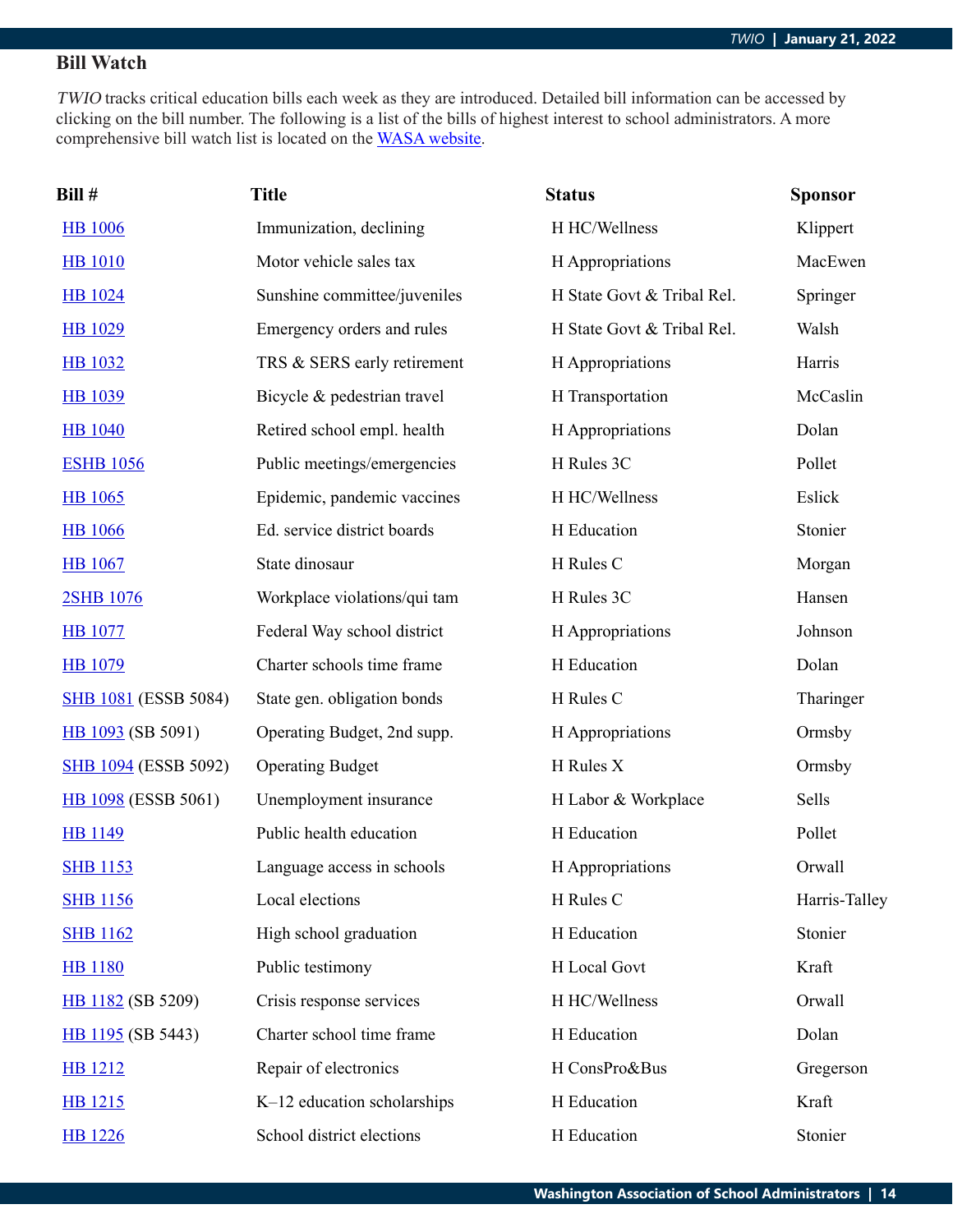| SHB 1264 (SB 5274) | Equity impact statement       | H Appropriations         | Thai       |
|--------------------|-------------------------------|--------------------------|------------|
| <b>HB</b> 1270     | Leadership skills grant prg.  | H Appropriations         | Young      |
| HB 1305            | Right to refuse vaccines      | H HC/Wellness            | Kraft      |
| <b>SHB 1306</b>    | School boards/bond training   | H Education              | Sells      |
| <b>HB</b> 1308     | Apprenticeship utilization    | H Cap Budget             | Riccelli   |
| <b>HB</b> 1317     | Right to refuse/health        | H HC/Wellness            | Young      |
| HB 1321 (SB 5114)  | Reopening/public health       | H HC/Wellness            | MacEwen    |
| <b>ESHB 1329</b>   | Public meetings               | S State Govt & Elections | Wicks      |
| HB 1334            | Appropriations/COVID-19       | H Appropriations         | Stokesbary |
| <b>HB</b> 1338     | School resources/COVID-19     | H Civil R & Judi         | Harris     |
| <b>SHB 1340</b>    | Pandemic task force           | H Appropriations         | Lovick     |
| HB 1343            | Unemployment ins./employers   | H Labor & Workplace      | Hoff       |
| 2SHB 1354          | Suicide review teams          | H Rules C                | Mosbrucker |
| HB 1358            | State school levies           | H Finance                | Orcutt     |
| <b>SHB 1366</b>    | In-person instruction         | H Rules C                | Caldier    |
| <b>HB</b> 1371     | State property tax levies     | H Finance                | Sutherland |
| <b>HB 1390</b>     | Athletic scholarship funding  | H Coll & Workforce Dev   | Walsh      |
| HB 1396            | US history & gov/high school  | H Education              | Dufault    |
| <b>ESHB 1410</b>   | Home foreclosure/taxes        | C 257 L 21               | Volz       |
| <b>HB</b> 1415     | Skill center class size       | H Appropriations         | Paul       |
| <b>HB</b> 1419     | Certificated staff/factors    | H Appropriations         | Dolan      |
| <b>HB</b> 1420     | School empl/COVID-19 vaccine  | H HC/Wellness            | MacEwen    |
| <b>HB</b> 1422     | Sexual health ed./dates       | H Education              | MacEwen    |
| <b>HB</b> 1440     | Small wireless facilities     | H Comm & Economic Dev    | Boehnke    |
| <b>HB</b> 1442     | Epidemic preparedness         | H HC/Wellness            | Chase      |
| <b>HB</b> 1450     | School computers/device tax   | H Education              | Gregerson  |
| <b>SHB 1451</b>    | <b>ECEAP</b> entitlement date | H Appropriations         | Sullivan   |
| <b>HB</b> 1452     | Physical education credit     | H Education              | Mosbrucker |
| <b>EHB 1453</b>    | Voters' pamphlets             | H Rules 3C               | Bergquist  |
| 2SHB 1460          | Telecommunications access     | H Rules C                | Gregerson  |
| <b>HB</b> 1466     | Outdoor education             | H Appropriations         | Rule       |
| <b>HB</b> 1481     | School employees/firearms     | H Civil R & Judiciary    | Chase      |
| <b>HB</b> 1500     | School district audits        | H Appropriations         | Sullivan   |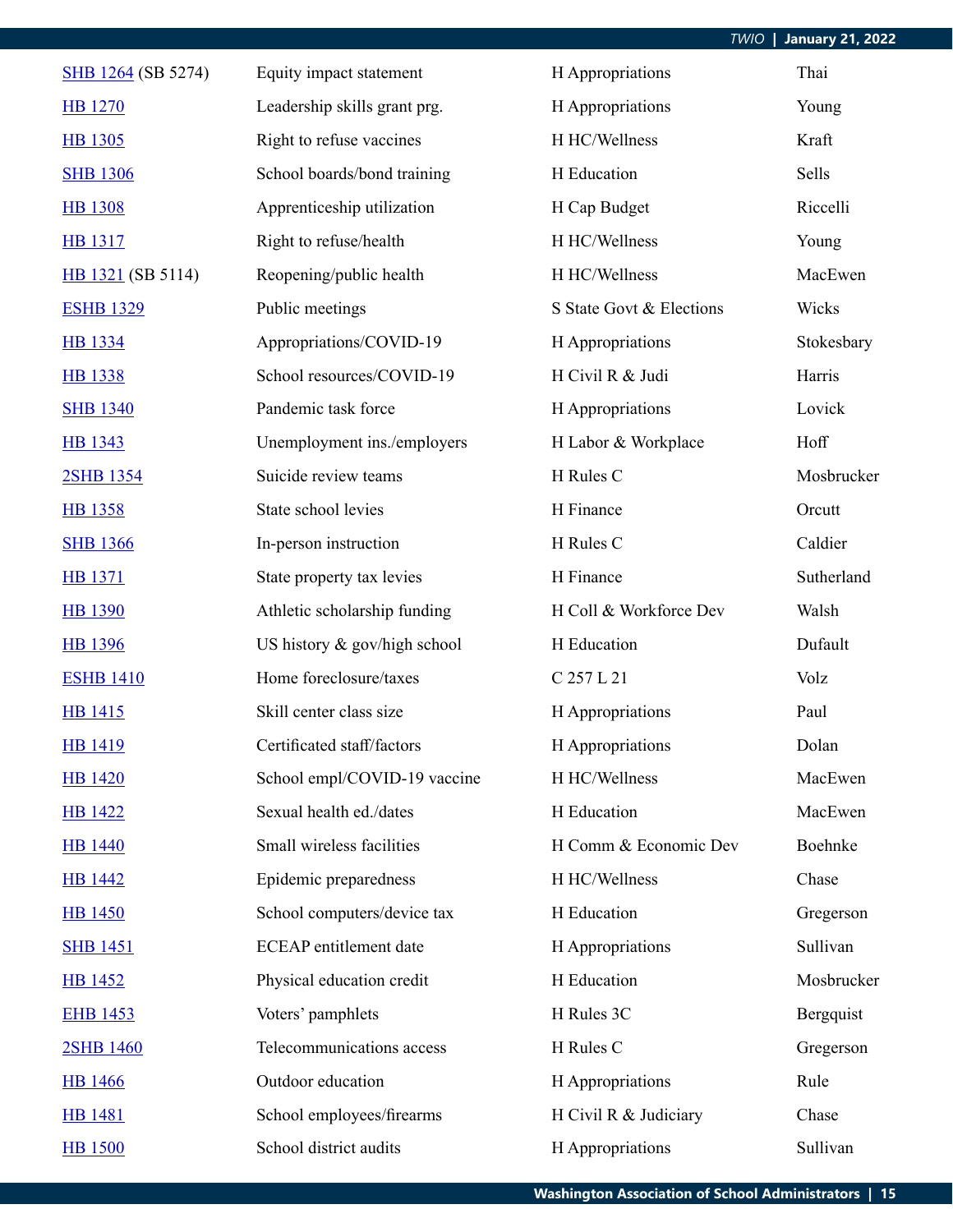| <b>HB</b> 1519    | Levy shifts/court rulings    | H Finance                  | Paul          |
|-------------------|------------------------------|----------------------------|---------------|
| HB 1536           | Regional apprenticeship prgs | H Education                |               |
| <b>HB</b> 1544    | Ag., food, nat. resource ed. | H Education                | Klippert      |
| HB 1553 (SB 5473) | "Open safe, open now" plan   | H State Govt & Tribal Rel. | MacEwen       |
| HB 1555           | Freedom in education         | H Education                | Chase         |
| <b>HB</b> 1556    | School athletics/eligibility | H Education                | Chase         |
| HB 1557           | Gubernatorial proclamations  | H State Govt & Tribal Rel. | MacEwen       |
| HB 1563           | Gubernatorial orders/relief  | H Civil R & Judiciary      | Young         |
| HB 1565           | PERS/TRS 1 benefit increase  | H Appropriations           | Johnson       |
| <b>HB</b> 1568    | Unemployment insurance       | H Appropriations           | Bergquist     |
| <b>HB</b> 1570    | Proof of vaccination         | H HC/Wellness              | Walsh         |
| HB 1590 (SB 5563) | Enrollment stabilization     | H Appropriations           | Dolan         |
| HB 1591           | Charter schools/local enrich | H Appropriations           | Dolan         |
| HB 1594           | Long-term care/repeal        | H Appropriations           | Abbarno       |
| <b>HB</b> 1596    | Long-term care/outside WA    | H Appropriations           | Abbarno       |
| <b>HB</b> 1597    | Long-term care/hardship      | H Appropriations           | Abbarno       |
| HB 1598           | Long-term care/death         | H Appropriations           | Abbarno       |
| HB 1599           | Long-term care/new graduates | H Appropriations           | Abbarno       |
| <b>HB</b> 1601    | Student homelessness pilot   | H Appropriations           | Leavitt       |
| <b>HB</b> 1603    | Transportation/general fund  | H Appropriations           | <b>Barkis</b> |
| <b>HB</b> 1604    | Motor vehicle sales tax      | H Appropriations           | MacEwen       |
| <b>HB</b> 1607    | Safe routes to schools prg.  | H Appropriations           | Rude          |
| <b>HB</b> 1611    | Highly capable students      | H Education                | Dolan         |
| <b>SHB 1617</b>   | State and school holidays    | H Rules R                  | Morgan        |
| <b>HB</b> 1628    | Voter pamphlet statements    | H State Govt & Tribal Rel. | Jacobsen      |
| HB 1629 (SB 5538) | Aerial imaging technology    | H Comm & Economic Dev      | Dolan         |
| <b>HB</b> 1630    | Weapons/certain meetings     | H Civil R & Judi           | Senn          |
| HB 1633           | K-12 education scholarships  | H Education                | Walsh         |
| HB 1642 (SB 5614) | National guard ed. grants    | H Coll & Workforce Dev     | Leavitt       |
| <b>HB</b> 1644    | Pupil transp./electric       | H Appropriations           | Senn          |
| <b>HB</b> 1664    | Schools/support funding      | H Education                | Rule          |
| <b>HB</b> 1693    | Home school day              | H State Govt & Tribal Rel. | Chase         |
| <b>HB</b> 1699    | Work in retirement/schools   | H Appropriations           | Bergquist     |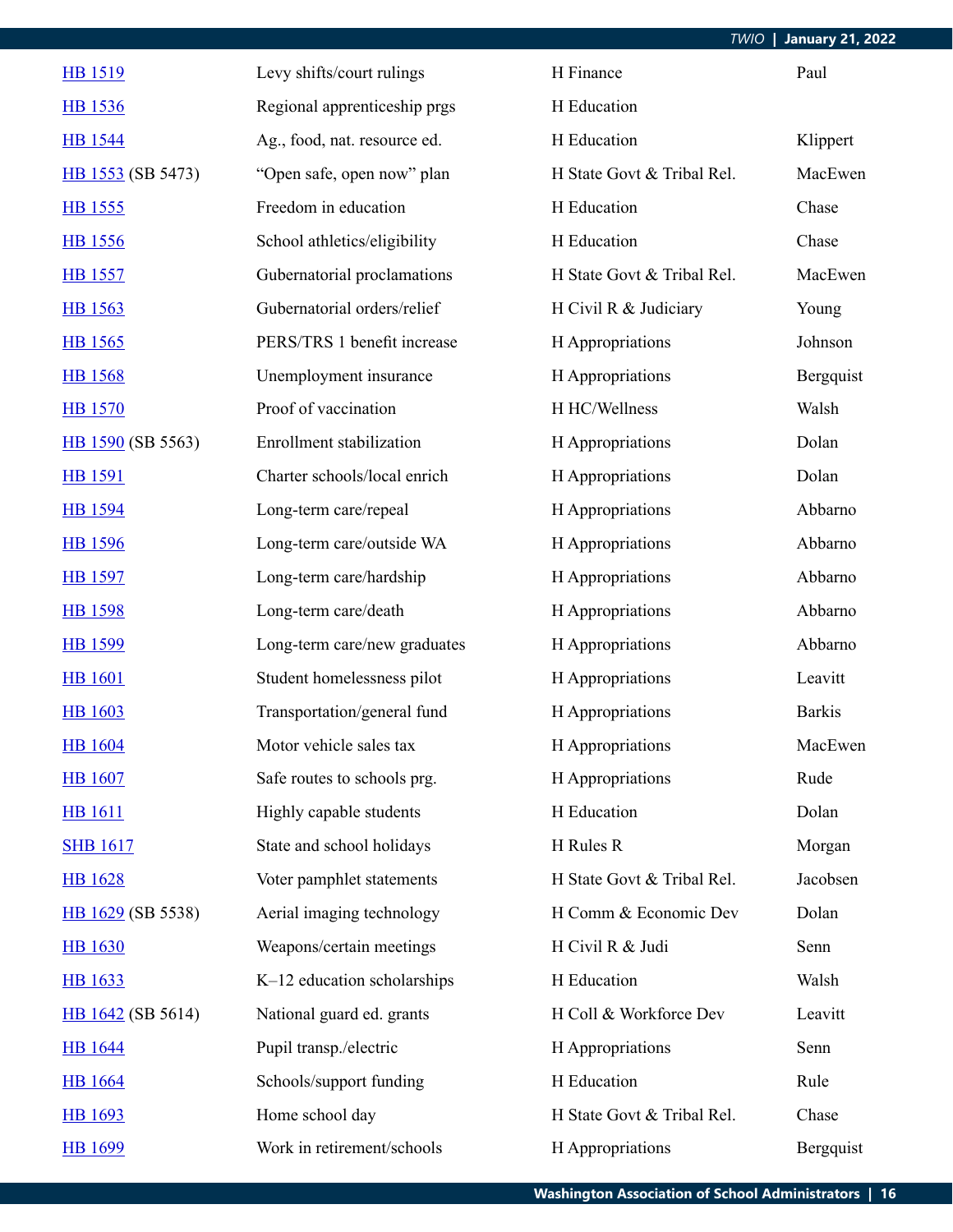| <b>HB</b> 1714    | Impact fee deferrals         | H Local Govt               | Duerr      |
|-------------------|------------------------------|----------------------------|------------|
| HB 1721 (SB 5676) | PERS/TRS 1 benefit increase  | H Appropriations           | Stokesbary |
| HB 1722 (SB 5775) | Broadband deployment         | H Local Govt               | Boehnke    |
| <b>SHB 1723</b>   | Telecommunications access    | H Appropriations           | Gregerson  |
| <b>HB</b> 1727    | Odd-numbered year elections  | H State Govt & Tribal Rel. | Gregerson  |
| <b>SHB 1732</b>   | Long-term care/delay         | H Passed 3rd               | Sullivan   |
| <b>ESHB 1733</b>  | Long-term care/exemptions    | H Passed 3rd               | Paul       |
| HB 1736           | State student loan program   | H Exec Action              | Sullivan   |
| <b>HB</b> 1742    | Long-term care program       | H Appropriations           | Schmick    |
| <b>HB</b> 1746    | Students/COVID-19 pandemic   | H Education                | Ortiz-Self |
| <b>HB</b> 1754    | Prejudgment interest         | H Civil R & Judiciary      | Hackney    |
| <b>HB</b> 1757    | ESDs/PEBB health plans       | H Appropriations           | Cody       |
| <b>HB</b> 1759    | School websites/drug info.   | H Education                | Callan     |
| <b>HB</b> 1760    | Dual credit program access   | H Education                | Paul       |
| HB 1762 (SB 5539) | Ed. service district funding | H Appropriations           | MacEwen    |
| <b>HB</b> 1775    | Capital assistance/schools   | H Cap Budget               | McEntire   |
| <b>HB</b> 1778    | Election security            | H State Govt & Tribal Rel. | Klippert   |
| HB 1781 (SB 5651) | Capital Budget, supplemental | H Cap Budget               | Tharinger  |
| HB 1786 (SB 5689) | Transportation Budget, supp. | H Transportation           | Fey        |
| HB 1791           | Prof. educator reprimands    | H Education                | Harris     |
| <b>HB</b> 1800    | Behavioral health/minors     | H Exec Action              | Eslick     |
| <b>HB 1803</b>    | School director compensation | H Education                | Callan     |
| HB 1805 (SB 5797) | Opportunity scholarship prog | H Coll & Workforce Dev     | Paul       |
| <b>HB</b> 1807    | Civic education              | H Education                | Walsh      |
| <b>HB 1808</b>    | Pupil transportation funding | H Appropriations           | Stonier    |
| <b>SHB 1810</b>   | Electronic products repair   | <b>H CPBDPS</b>            | Gregerson  |
| HB 1816 (SB 5693) | Operating Budget, supp.      | H Appropriations           | Ormsby     |
| HB 1819           | Property tax exemption       | H Finance                  | Leavitt    |
| HB 1829           | African American studies     | H Education                | Johnson    |
| <b>HB</b> 1833    | School meals/electronic info | H Education                | Berg       |
| <b>HB</b> 1834    | Student absences/mental hlth | H Education                | Callan     |
| <b>HB 1842</b>    | School board director qualif | H Education                | Taylor     |
| HB 1865           | Certified peer specialists   | H HC/Wellness              | Davis      |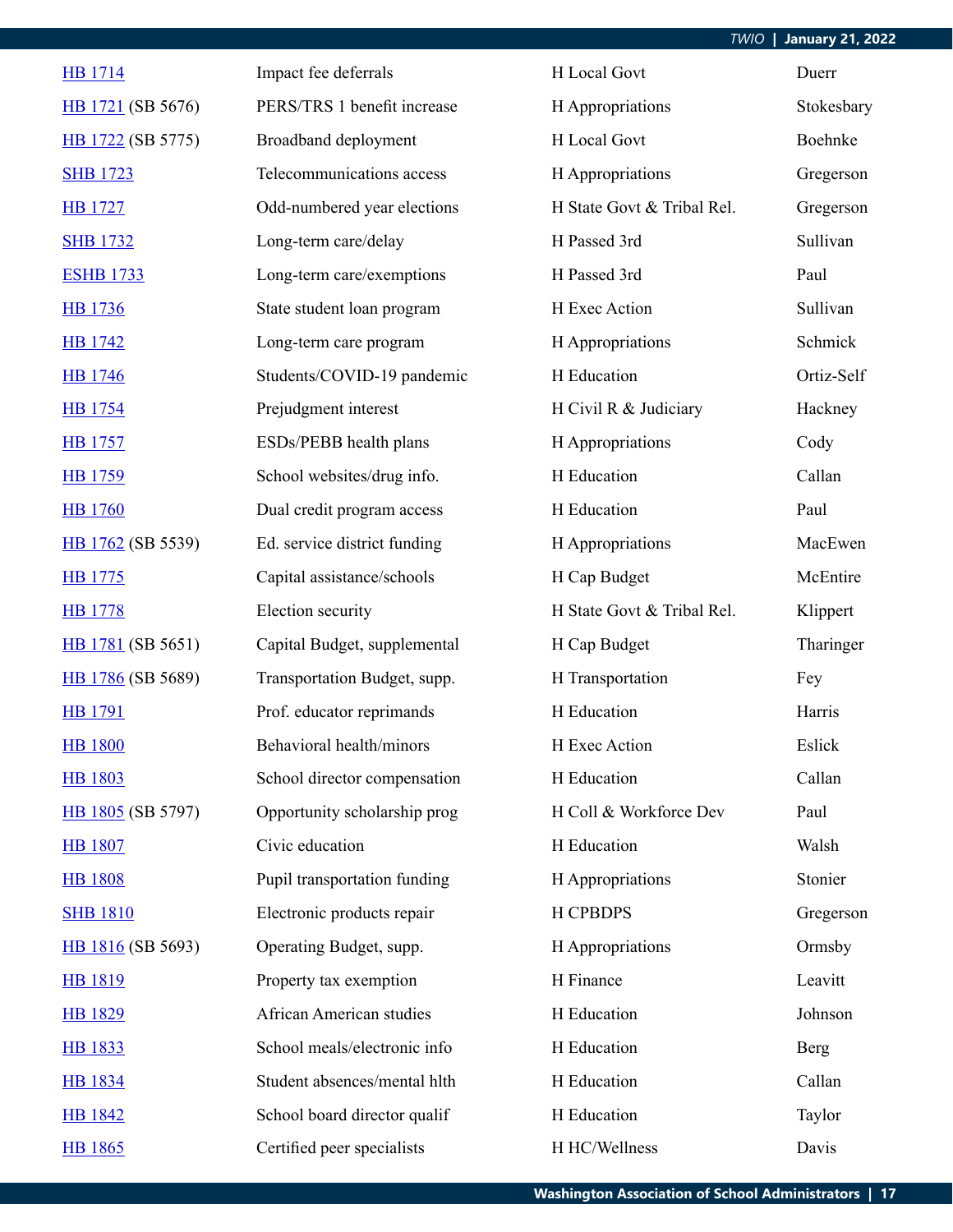| <b>HB</b> 1867     | Dual credit program data     | H Education                  | Paul            |
|--------------------|------------------------------|------------------------------|-----------------|
| HB 1875            | Budget stabilization account | H Appropriations             | Stokesbary      |
| HB 1878 (SB 5798)  | Schools/comm. eligibility    | H Education                  | Riccelli        |
| <b>HB</b> 1886     | Critical race theory         | H Education                  | Klippert        |
| <b>HB</b> 1887     | COVID-19/children's sports   | H State Govt & Tribal Rel.   | Klippert        |
| <b>HB 1898</b>     | State school levies, reduce  | H Finance                    | Orcutt          |
| <b>HB</b> 1900     | Schools/discrimination, etc. | H Education                  | Senn            |
| <b>HB</b> 1911     | Insurance/plan 2 members     | H Appropriations             | <b>Bronoske</b> |
| <b>HB</b> 1938     | Student financial education  | H Education                  | Stonier         |
| <b>HB</b> 1941     | Active shooter drills        | H Education                  | Walen           |
| <b>HB</b> 1942     | Paraeducator course of study | H Education                  | Donaghy         |
| HB 1955            | Dependency/education         | H Education                  | Rule            |
| <b>HB</b> 1962     | Charter school time frame    | H Education                  | Entenman        |
| <b>HB</b> 1968     | Schools/immunization         | H Education                  | Klippert        |
| <b>HB</b> 1969     | Traffic cameras/speed        | H Transportation             | Fey             |
| HB 1973            | School board recordings      | H State Govt & Tribal Rel.   | Rude            |
| <b>HB</b> 1974     | Education elections/WSSDA    | H Education                  | Ybarra          |
| <b>HB</b> 1976     | Schools/eating outside       | H Education                  | Corry           |
| HB 1985 (SSB 5595) | Schools/support funding      | H Education                  | Dolan           |
| HB 1986 (SB 5601)  | School district boards       | H Education                  | Klippert        |
| <b>HB</b> 1992     | Vacation leave accrual       | H Labor & Workplace          | Bateman         |
| <b>HB 2000</b>     | OSPI basic education funds   | H Appropriations             | Rule            |
| <b>HB 2011</b>     | Skill center funding         | H Appropriations             | Rule            |
| HB 2014 (SB 5905)  | Outdoor school               | H Education                  | Rule            |
| <b>HB</b> 2016     | Sex trafficking/education    | H Education                  | Morgan          |
| <b>HB 2018</b>     | Sales and use tax holiday    | H Finance                    | Paul            |
| <b>HB 2019</b>     | Careers in retail            | H Coll & Workforce Dev       | Boehnke         |
| HB 2031 (SB 5873)  | Unempl. & leave premiums     | H Labor & Workplace          | Berg            |
| HB 2039 (SB 5768)  | Vapor products               | H Commerce & Gaming          | Pollet          |
| <b>HB 2042</b>     | K-12 education scholarships  | H Education                  | Kraft           |
| <b>HB 2054</b>     | School bus video recording   | H Education                  | Jacobsen        |
| <b>HB 2056</b>     | K-12 instructional materials | H Education                  | Steele          |
| <b>HB 2068</b>     | Imagination library          | H Children, Youth & Families | Stonier         |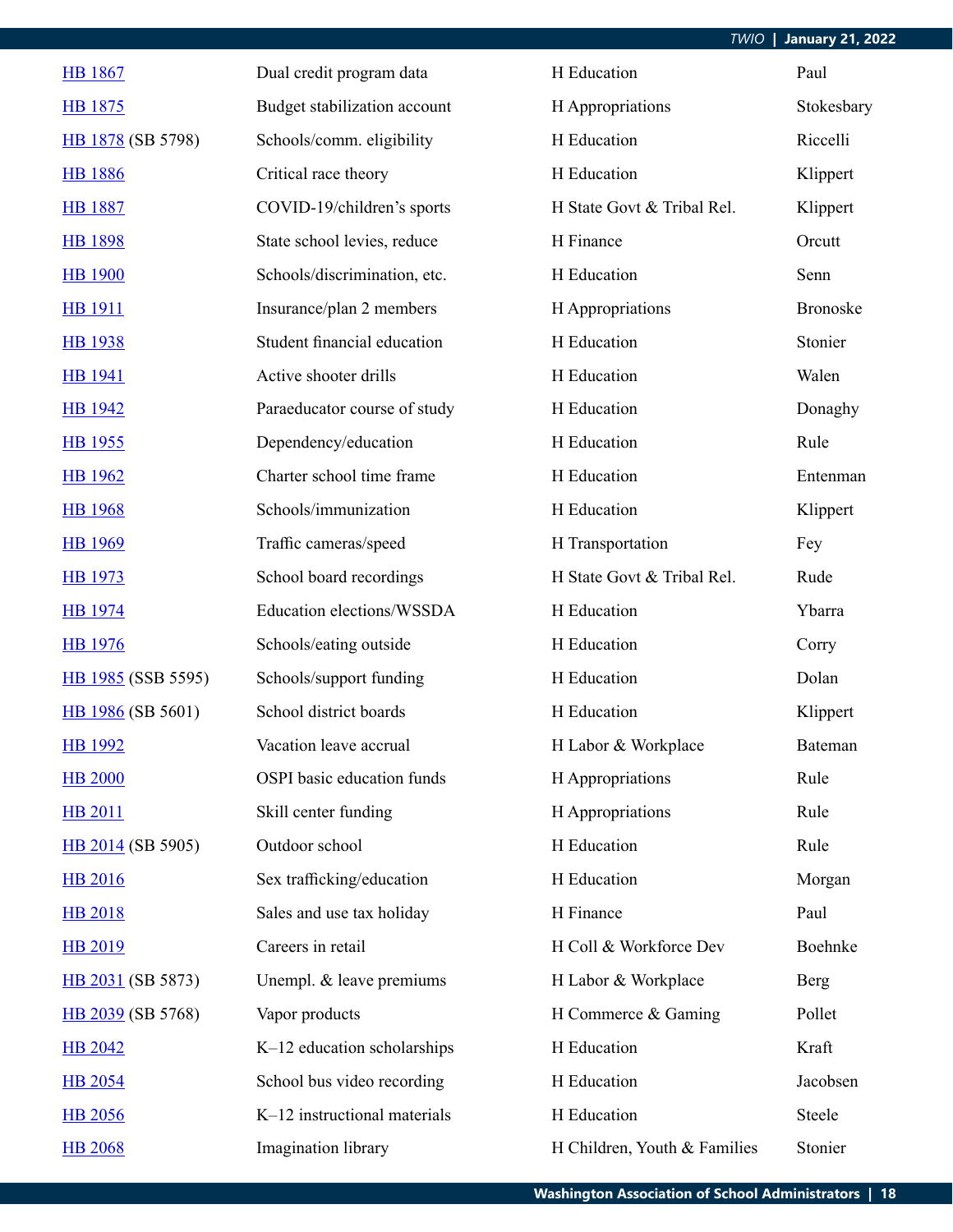| <b>HJR 4200</b>             | School district bonds        | H Education                  | Stonier      |
|-----------------------------|------------------------------|------------------------------|--------------|
| <b>HJR 4203</b>             | 2/3rd vote for tax increases | H Finance                    | Sutherland   |
| <b>HJR 4206</b>             | $K-12$ education funding     | H Appropriations             | Chase        |
| <b>ESB 5017</b>             | School district procurement  | S Passed 3rd                 | Wellman      |
| SB 5037                     | School opening metrics       | $S EL/K-12$                  | <b>Braun</b> |
| SB 5043                     | School employee housing      | S Rules 3                    | Salomon      |
| SB 5070 (ESHB 1273)         | Menstrual products/schools   | $S EL/K-12$                  | Rivers       |
| <b>ESSB 5083</b> (SHB 1080) | Capital Budget 2021-2023     | S Rules X                    | Frockt       |
| SB 5091 (HB 1093)           | Operating Budget, 2nd supp.  | S Ways & Means               | Rolfes       |
| <b>SSB 5105</b>             | Office of equity task force  | S Ways & Means               | Hasegawa     |
| <b>SB 5110</b>              | Telecommunications companies | S Environment, Energy & Tech | Ericksen     |
| <b>SB 5111</b>              | Public employee independence | S State Govt & Elections     | Ericksen     |
| SB 5114 (HB 1321)           | Reopening/public health      | S State Govt & Elections     | <b>Braun</b> |
| <b>SSB 5129</b>             | Vapor & tobacco/minors       | S Rules 2                    | Saldaña      |
| <b>SSB 5130</b>             | Personnel files & discipline | S Rules 2                    | Kuderer      |
| SB 5144                     | COVID-19 vaccine, declining  | S Health & Long Term Care    | Ericksen     |
| 2SSB 5147                   | Learning stabilization, etc. | S Rules X                    | Hawkins      |
| SB 5153 (ESHB 1113)         | School attendance            | $S EL/K-12$                  | Wilson       |
| SB 5156                     | Budget stabilization approps | S Ways & Means               | Rolfes       |
| <b>SB 5161</b>              | Teaching tribal history, etc | S Rules X                    | Wellman      |
| SB 5162                     | Unanticipated revenue        | S Ways & Means               | Rolfes       |
| <b>SB 5171</b>              | Unemployment insurance       | S Ways & Means               | Wilson       |
| <b>SSB 5181</b>             | Low-income school districts  | S 3rd Reading                | Honeyford    |
| SB 5197                     | Unemp. contributions/wages   | S Health & Long Term Care    | Schoesler    |
| SB 5200                     | Scholarships/tax credit      | $SL/K-12$                    | Schoesler    |
| <b>ESB 5202</b>             | School depreciation subfunds | H Education                  | Schoesler    |
| SB 5205                     | K-12 education vouchers      | $S EL/K-12$                  | Schoesler    |
| SB 5208                     | Public records fees/approval | S State Govt & Elections     | Wilson       |
| SB 5209 (HB 1182)           | Crisis response services     | S Behavioral Health          | Dhingra      |
| 2SSB 5211 (ESHB 1189)       | Tax increment financing      | S Rules X                    | Frockt       |
| SB 5216                     | Tax preferences              | S Ways & Means               | Carlyle      |
| SB 5223                     | Motor vehicles sales tax use | S Ways & Means               | Fortunato    |
| SB 5242                     | Media literacy & digital cit | S Rules X                    | Liias        |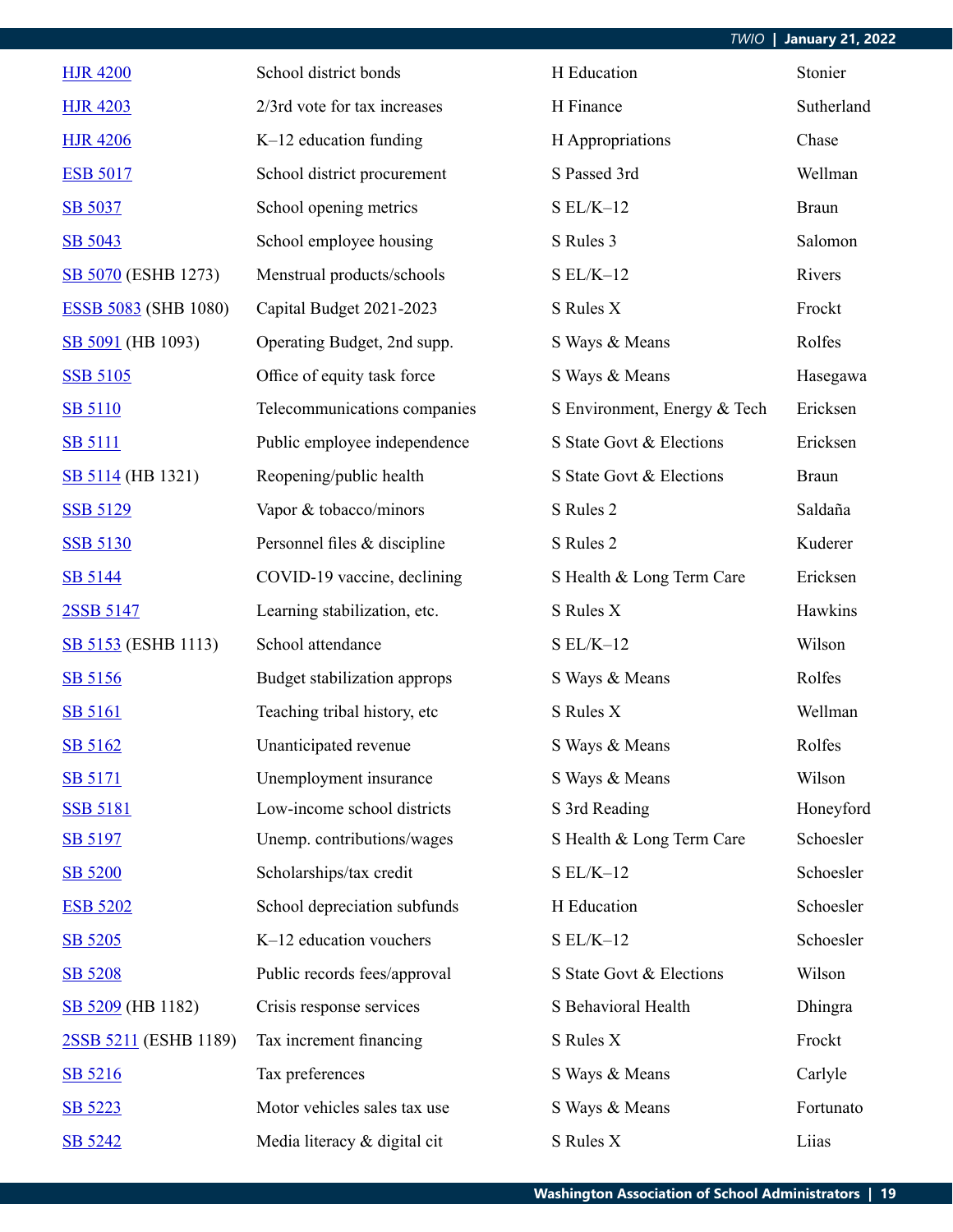| SB 5252             | School consultation/tribes   | $S EL/K-12$              | Wellman      |
|---------------------|------------------------------|--------------------------|--------------|
| SB 5257             | School levy exemption        | $SL/K-12$                | Fortunato    |
| <b>ESB 5264</b>     | Americans of Chinese descent | S Passed 3rd             | Wagoner      |
| 2SSB 5265           | Bridge year pilot program    | S Rules X                | Hunt         |
| SB 5274 (SHB 1264)  | Equity impact statement      | S State Govt & Elections | Hasegawa     |
| SB 5277             | Early achievers prg/suspend  | $S EL/K-12$              | Short        |
| SB 5289             | Senior citizens/prop. taxes  | S Ways & Means           | Fortunato    |
| <b>SSB 5326</b>     | School bus driver benefits   | S Rules 2                | Robinson     |
| 2SSB 5327           | Youth safety tip line        | S Rules X                | <b>Brown</b> |
| SB 5334             | Levy authorization info.     | $S EL/K-12$              | Dozier       |
| <b>SSB 5340</b>     | School board director qualif | S Rules 2                | Salomon      |
| SB 5343 (HB 1367)   | Medicaid appropriations      | S Ways & Means           | Rolfes       |
| SB 5344 (ESHB 1368) | Federal funding/COVID-19     | S Ways & Means           | Rolfes       |
| SB 5352             | Retirement system opt-out    | S Rules X                | <b>Braun</b> |
| <b>ESSB 5357</b>    | Capital broadband program    | S Rules X                | Honeyford    |
| SB 5359             | Motor vehicle sales tax      | S Ways & Means           | <b>Braun</b> |
| SB 5366 (SHB 1103)  | Building materials           | S State Govt & Elections | Stanford     |
| SB 5374             | Political systems/K-12 study | $S EL/K-12$              | Honeyford    |
| <b>SSB 5376</b>     | Education ombuds awareness   | H Education              | Wilson       |
| SB 5386             | School district elections    | S Ways & Means           | Randall      |
| SB 5389             | Computer science teaching    | S Ways & Means           | Wellman      |
| <b>ESSB 5439</b>    | Broadband/state highways     | S Rules X                | Saldaña      |
| SB 5442             | Superintendent salaries      | $SL/K-12$                | Van De Wege  |
| SB 5443 (HB 1195)   | Charter school time frame    | $S EL/K-12$              | Mullet       |
| SB 5449             | Motor vehicle sales tax      | S Ways & Means           | King         |
| SB 5450             | Native American names, etc.  | $S EL/K-12$              | Ericksen     |
| SB 5451             | <b>Operating Budget</b>      | S Ways & Means           | Wilson       |
| SB 5453             | Retirement plans 1 & 2       | S Ways & Means           | Schoesler    |
| SB 5464             | In-person learning option    | $S EL/K-12$              | Wilson       |
| SB 5466             | Sales tax/transp. projects   | S Ways & Means           | Fortunato    |
| SB 5473 (HB 1553)   | "Open safe, open now" plan   | S State Govt & Elections | <b>Brown</b> |
| SB 5481             | Transportation funding bonds | S Rules 2                | Hobbs        |
| <b>SSB 5482</b>     | Additive trans funding       | S Rules 2                | Hobbs        |

*TWIO* **| January 21, 2022**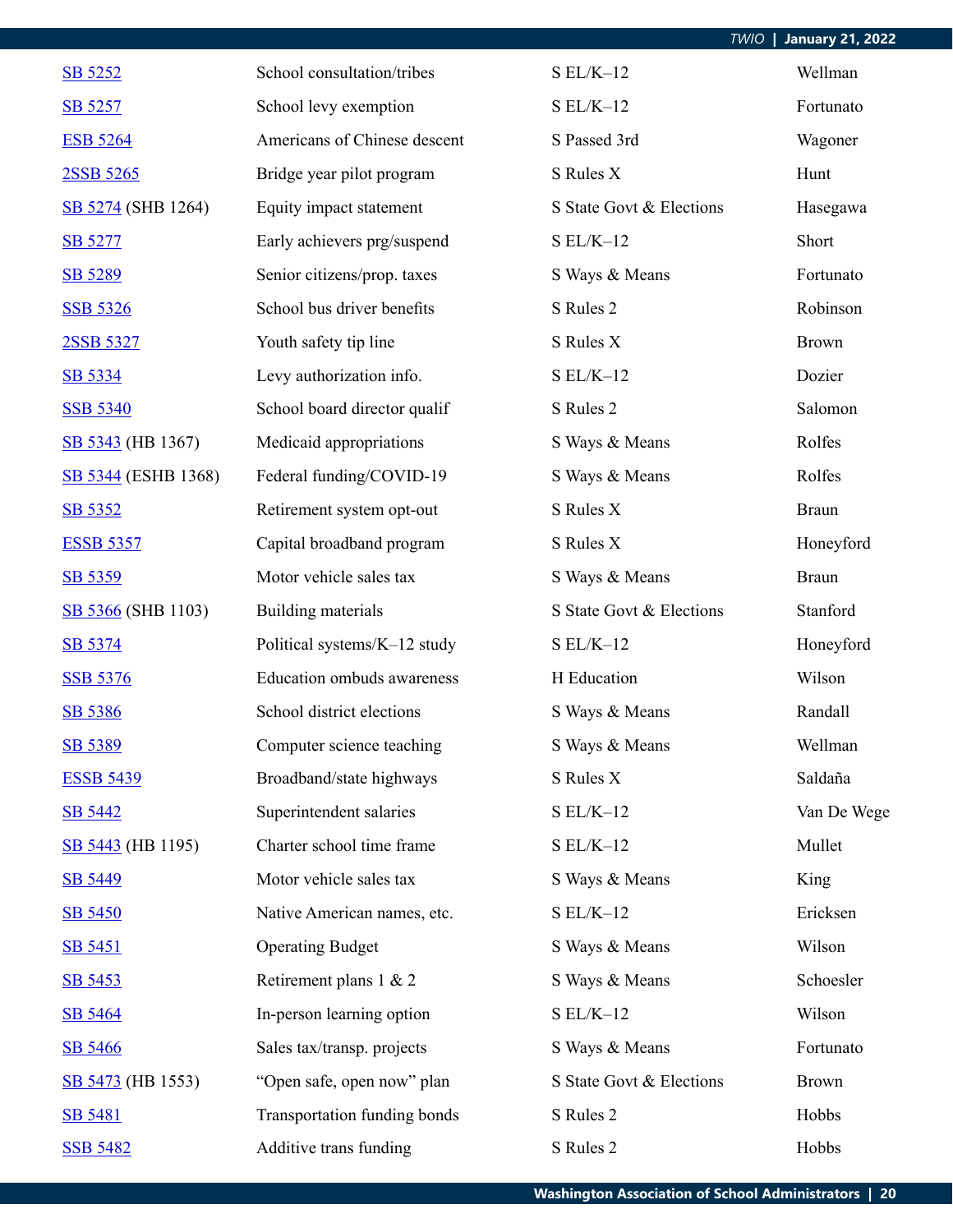| <b>TWIO</b>   January 21, 2022 |  |
|--------------------------------|--|

| <b>SSB 5483</b>    | Transportation revenue       | S Rules 2                    | Hobbs        |
|--------------------|------------------------------|------------------------------|--------------|
| SB 5487            | School consolid. incentives  | $SL/K-12$                    | Hawkins      |
| SB 5497            | Board of ed. student members | $S EL/K-12$                  | Wilson       |
| SB 5498            | Posthumous H.S. diplomas     | $S EL/K-12$                  | Wilson       |
| <b>SB 5501</b>     | Board of education members   | $S EL/K-12$                  | Fortunato    |
| SB 5537            | Compulsory school attendance | $S EL/K-12$                  | Wellman      |
| SB 5538 (HB 1629)  | Aerial imaging technology    | S State Govt & Elections     | Hunt         |
| SB 5539 (HB 1762)  | Ed. service district funding | S Ways & Means               | Hunt         |
| SB 5540            | Election dates and timelines | S State Govt & Elections     | Hunt         |
| SB 5562            | ESD employee health care     | S Ways & Means               | Wellman      |
| SB 5563 (HB 1590)  | Enrollment stabilization     | $S EL/K-12$                  | Wellman      |
| SB 5581            | Pupil transp. allocations    | S Ways & Means               | Wellman      |
| SB 5584            | Local elections              | S State Govt & Elections     | Trudeau      |
| SB 5594            | Bone marrow donation aware.  | $S EL/K-12$                  | Short        |
| SSB 5595 (HB 1985) | Schools/support funding      | S Ways & Means               | Wellman      |
| SB 5597            | Voting rights                | S State Govt & Elections     | Saldaña      |
| SB 5601 (HB 1986)  | School district boards       | $S EL/K-12$                  | Short        |
| SB 5630            | Early learning/basic ed.     | $S EL/K-12$                  | Hasegawa     |
| SB 5638            | Mental health prof. licenses | S Behavioral Health          | Wagoner      |
| SB 5649            | Family and medical leave     | S Labor, Comm & Tribal Aff   | Robinson     |
| SB 5651 (HB 1781)  | Capital Budget, supplemental | S Ways & Means               | Frockt       |
| SB 5657            | Juvenile instit./comp sci.   | $S EL/K-12$                  | Wellman      |
| SB 5676 (HB 1721)  | PERS/TRS 1 benefit increase  | S Ways & Means               | Conway       |
| SB 5682            | COVID-19 vaccination choice  | S Health & Long Term Care    | McCune       |
| SB 5689 (HB 1786)  | Transportation Budget, supp. | S Transportation             | Liias        |
| SB 5693 (HB 1816)  | Operating Budget, supp.      | S Ways & Means               | Rolfes       |
| SB 5696 (HB 1912)  | Capital gains tax/repeal     | S Ways & Means               | <b>Braun</b> |
| SB 5697 (HB 2003)  | Recycling system & waste     | S Environment, Energy & Tech | Das          |
| SB 5698            | Plan 1 retiree COLAs         | S Ways & Means               | Hunt         |
| SB 5715            | Definition of broadband      | S Environment, Energy & Tech | Wellman      |
| SB 5718            | School employees/insurance   | S Ways & Means               | Conway       |
| SB 5719            | Dual credit costs            | $SL/K-12$                    | Mullet       |
| SB 5720            | Student financial literacy   | $S EL/K-12$                  | Mullet       |